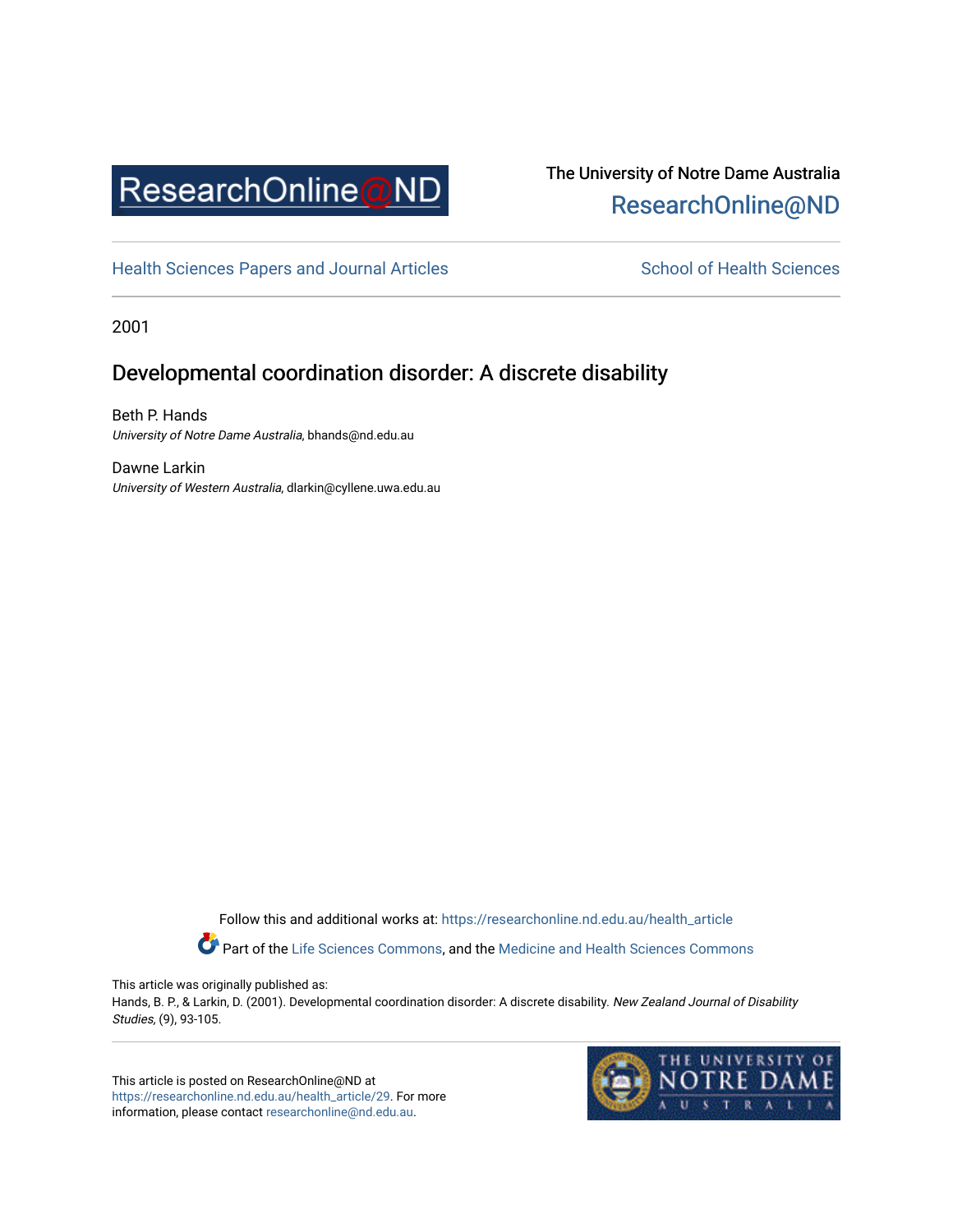# Running head: DCD: A LEARNING DISABILITY

# Developmental Coordination Disorder: A Discrete Disability

Beth Hands and Dawne Larkin

# University of Western Australia

Please address correspondence to:

Dr Beth Hands

Centre for Lifespan Motor Development

The Department of Human Movement and Exercise Science

The University of Western Australia

35 Stirling Highway

Crawley, WA 6009

Australia

Word Count: 5008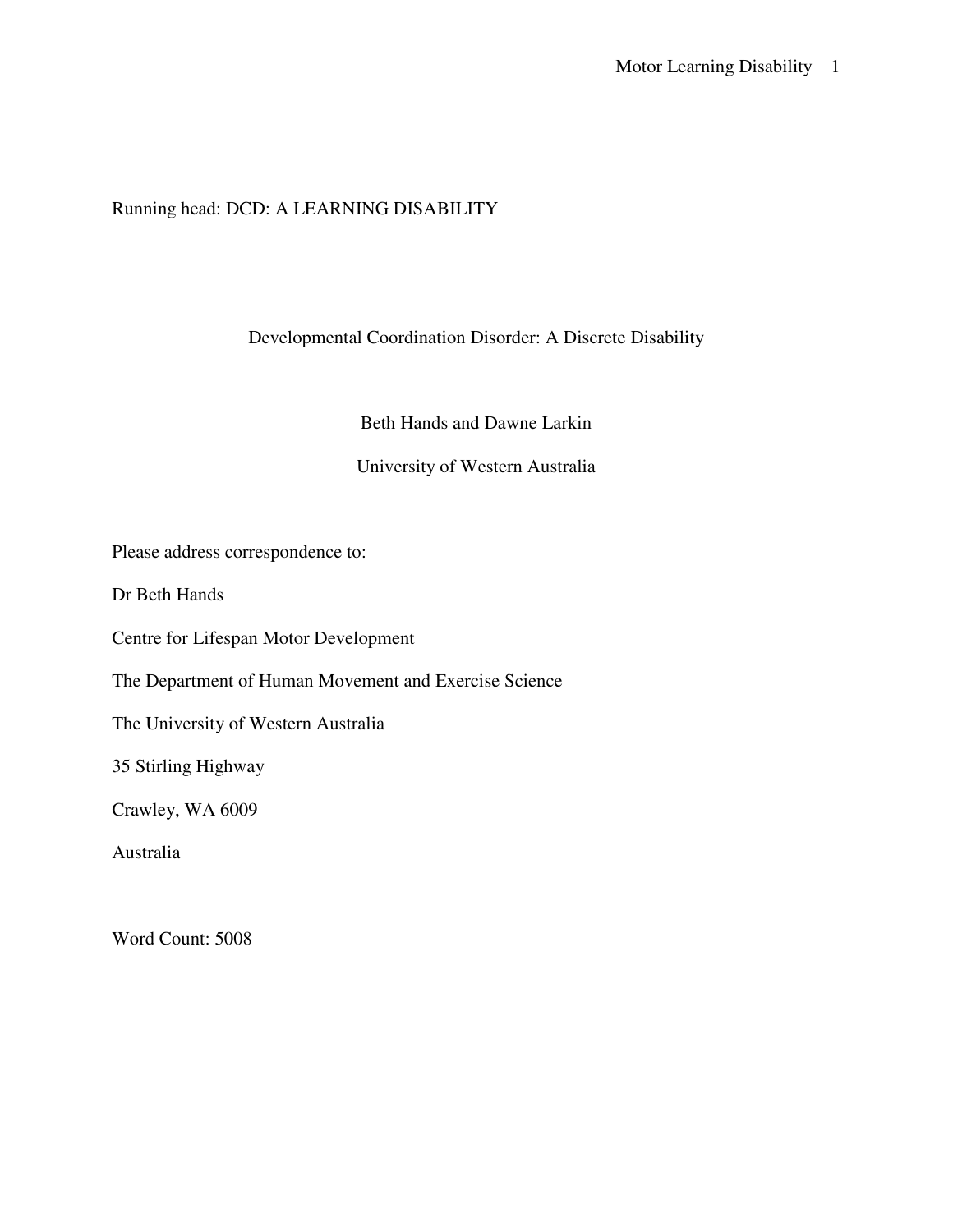### Abstract

Children with Developmental Coordination Disorder (DCD) have a motor learning disability that reduces their ability to interact with the environment and compromises their social and emotional development. Accordingly, these children should be given the extra assistance and consideration given to children with other learning difficulties. Even though many countries have well developed policies to support students at educational risk, children with movement difficulties are not widely considered to be members of this category. This paper argues for a change in education policy and practice in order to better support children with DCD or Motor Learning Disability (MLD). Improved teacher education practices, community education of professionals and parents and a greater interaction between parents, teachers and therapists will enrich the educational experiences of these children. A first step, however is to acknowledge that DCD is a motor learning disability (MLD) and consider adopting this alternative term. While focussing on the Australian perspective, this paper has implications for education policy and practice in all countries.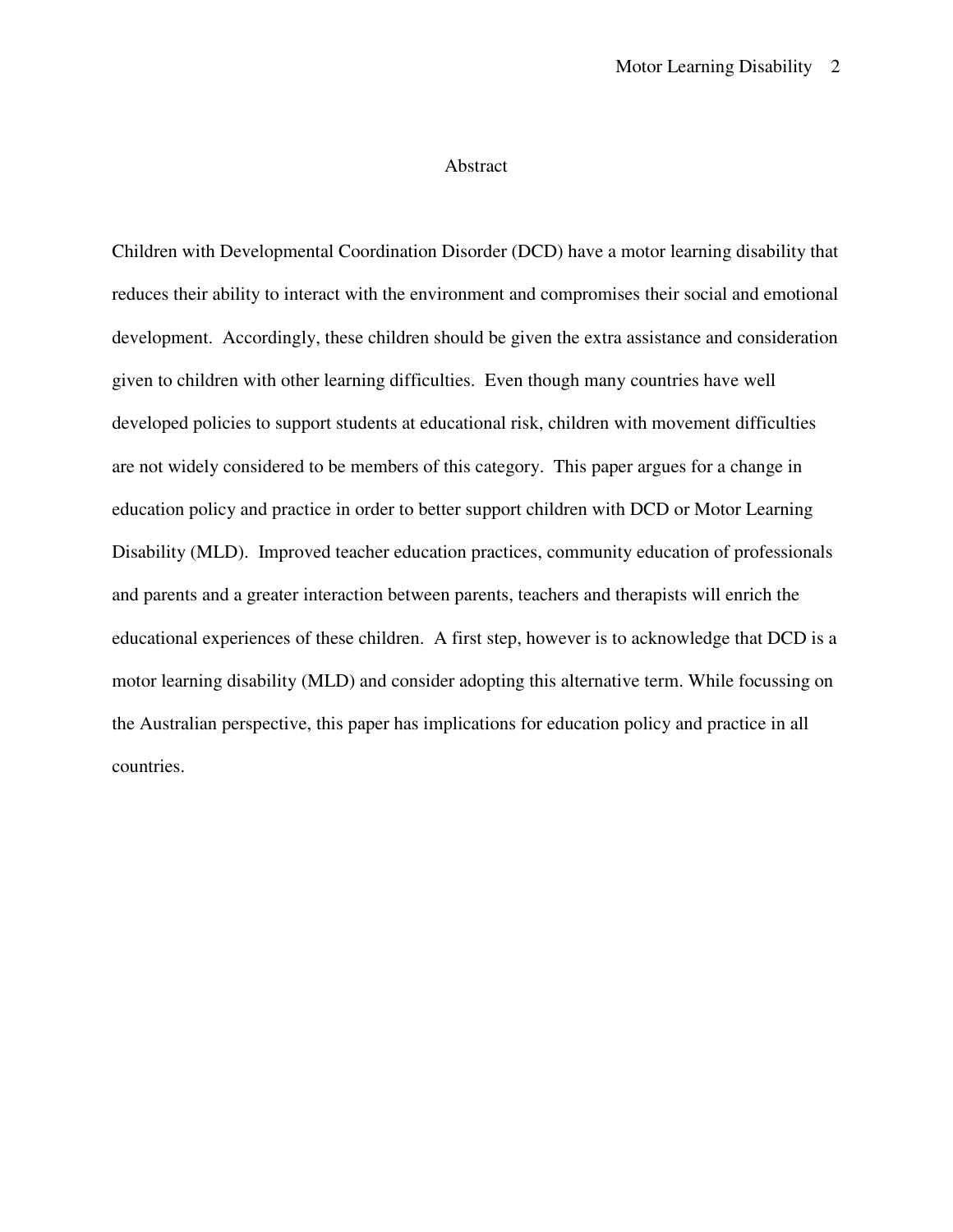Children with Developmental Coordination Disorder (DCD) have a learning disability that impinges on their ability to learn and perform daily actions such as tying shoe laces and buttoning clothes, school based activities such as writing, and playground activities (Brown  $\&$ Prideaux, 1988; Cratty, 1979; Gubbay, 1975; Kaplan, Wilson, Dewey, & Crawford, 1998; Morris & Whiting, 1971; Smyth & Anderson, 2000). DCD is defined and described in DSM-IV (APA, 1994). However, while it is the term most commonly used to describe these children, it can be misleading as it implies that the condition will disappear with age. In fact these children have a motor learning disability (MLD) that reduces their ability to interact with the environment and compromises their social and intellectual development. Unfortunately, a diagnosis of DCD is not usually thought to be a learning disability, rather, they are seen as awkward, clumsy or even lazy and consequently do not receive the educational, social and emotional support that is needed. Support from many sources, particularly educational sources is more likely to be offered when a child is considered to have a learning disability.

Most definitions of learning disabilities do not consider poor coordination to be a discrete learning disability. Myers and Hamill (1990), for example, describe learning disabilities as "a heterogeneous group of disorders manifested by significant difficulties in the acquisition and use of listening, speaking, reading, writing, reasoning or mathematical abilities" (p. 28). Two issues have contributed to the delayed recognition of MLD. The first issue is the confounding between coordination difficulties and learning disability. Studies seeking to identify homogeneous subtypes of learning disabilities often overlook MLD as a discrete disorder (Kavale & Forness, 1987). Instead, the movement difficulty is seen as a common characteristic of other learning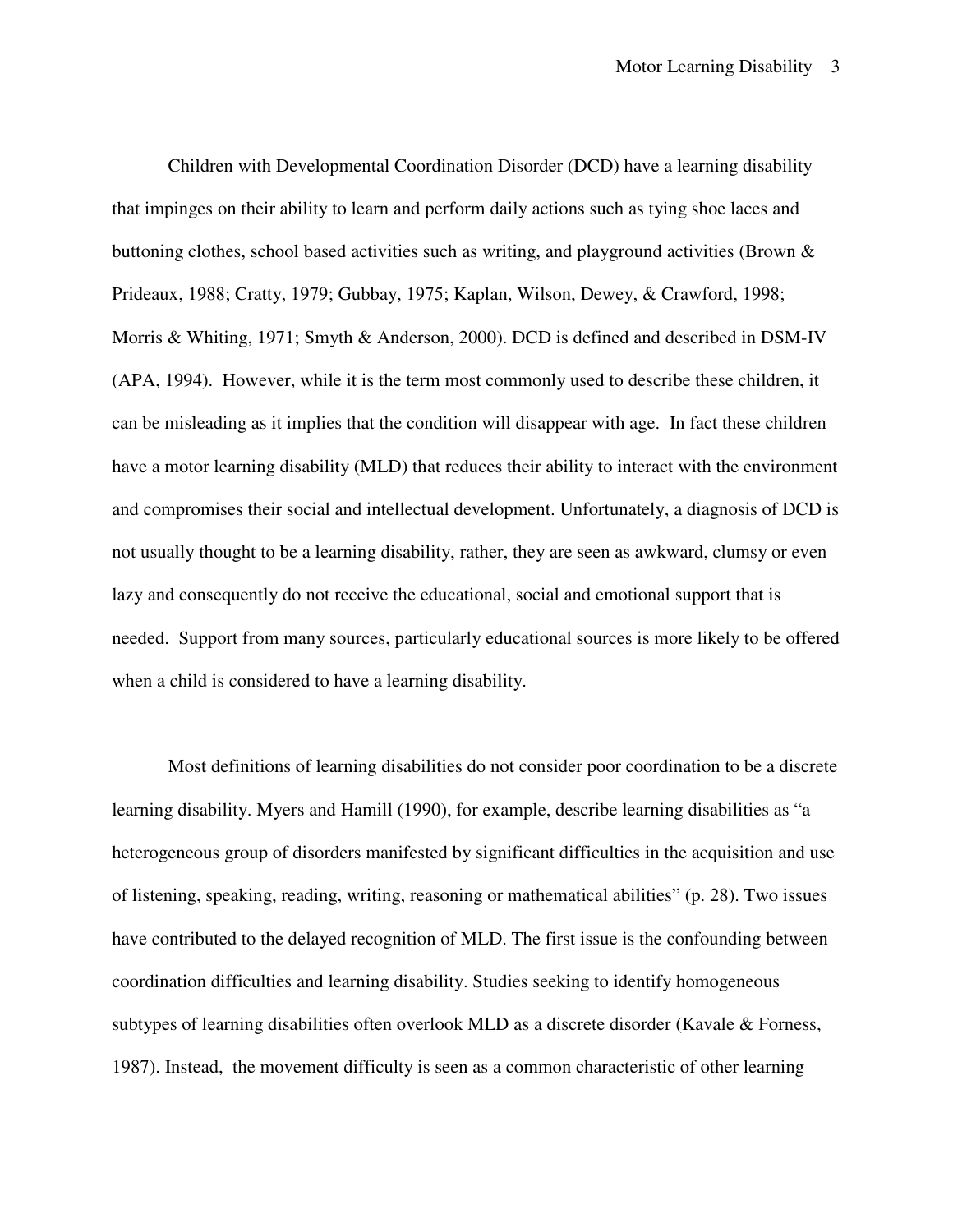disabilities. Poor coordination is thought to contribute to the learning disability (Roach & Kephart, 1966; Frostig, 1970) and not to be a discrete learning difficulty (Wedell, 1970). However, there are clear cases of MLD. It is seen in children who have excellent intellectual ability and no other comorbid conditions (Symes, 1972).

The second issue that has curbed recognition of MLD is the assumption that children grow out of their movement difficulties. These difficulties are regarded as a motor delay. This attitude still limits the understanding of many professionals (Fox  $\&$  Lent, 1996). Motor delay is not compatible with the idea of a learning difficulty that is responsive to appropriate educational strategies.

The purpose of this paper is to argue that some children with DCD have a motor learning disability and the condition should be given the same recognition as other specific learning disabilities. Renaming the condition commonly known as DCD to Motor learning Disability (MLD) would be a first step, and this term is adopted for the rest of the paper. This concept is not new but it is not widely acknowledged. Here we extend the argument by emphasizing the implications of having MLD for the physical, social, and academic aspects of daily life. In particular we address the issue of educational support for children with MLD. This support needs to encompass a change in educational policy and practice. We need better community education of professionals and parents so that there is early identification and improved social support for these children. Teacher education at the tertiary level needs to be more inclusive so that we have knowledgeable teachers working with these children. Inservice programs should be provided for teachers already in the field. For the child, in addition to individual teaching, there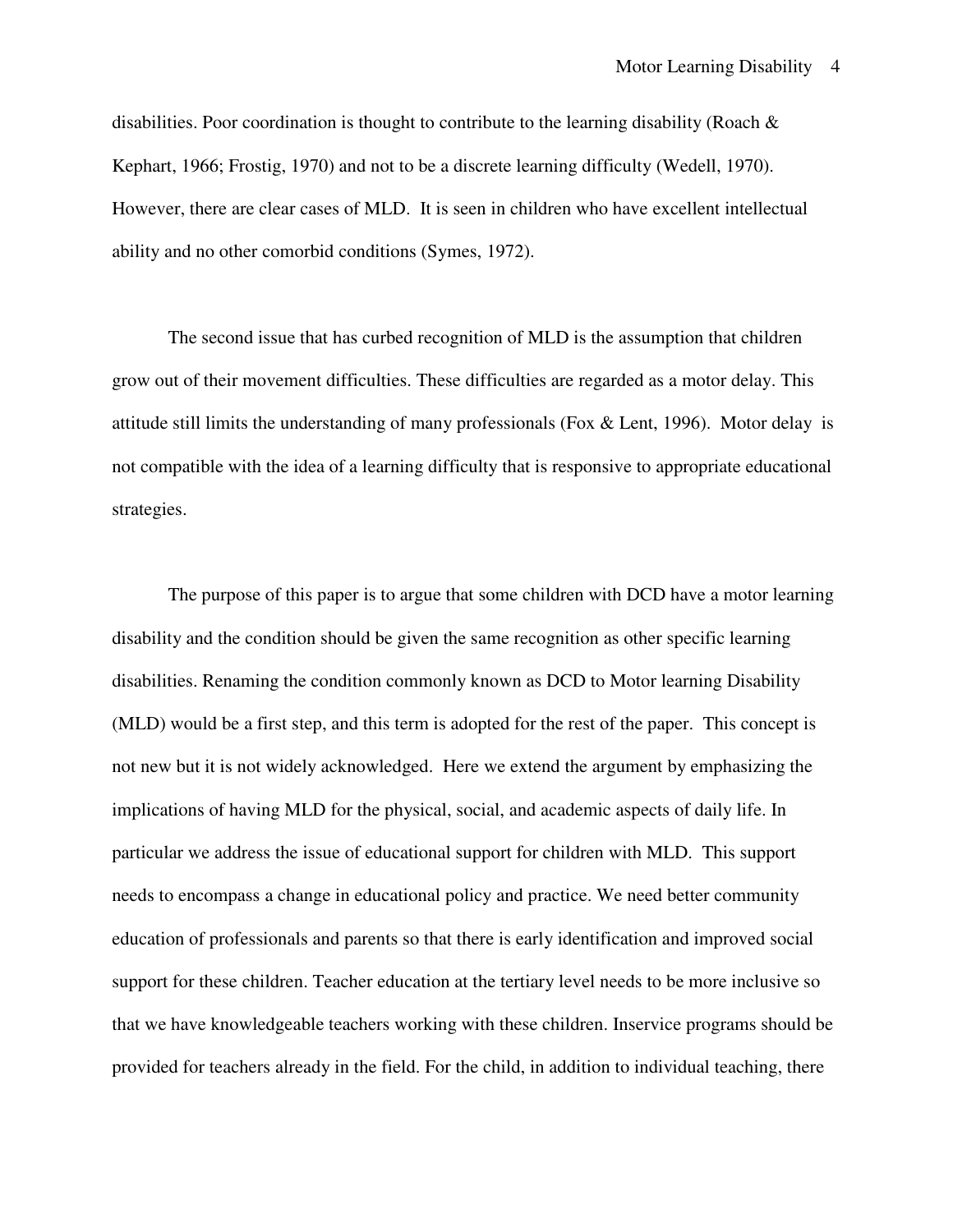needs to be improved physical education teaching in pre-primary and primary education to facilitate motor learning, and avoid some of the secondary problems that arise in the social and academic domain during these early years. Additionally better interaction between parents, teachers, and therapists will enrich the school experience for the child with MLD. Finally we conclude that these improvements are contingent on widespread recognition of this learning disability and changes in public policy.

# **Movement Problems as a Learning Disability**

For many years clinicians, educators and theoreticians have recognised that there are children and adults with a motor learning disability (Cratty, 1979; Hall, 1988; Haubenstricker, 1982; Keogh, 1982; Lafuze, 1951; Larkin & Hoare, 1992; McKinlay, 1988; Morris & Whiting; 1971; Wall, Reid, & Paton, 1990). Orton (1937) indicated that some children not only have difficulties learning complex body movements but also movements necessary for speech and writing. Keogh (1982) used the term movement learning disability to describe children without a diagnosed neurological disorder and with average intelligence but unable to perform motor skills to a level expected of their age. Haubenstricker (1982) also identified a group of children "whose learning disability is manifested primarily in inadequate or inappropriate motor behavior" (p. 41). As with all learning disabilities, MLD is a heterogenous disorder (Hoare, 1994; Miyahara, 1994; Wall et al., 1990). While there is some precedence for the acknowledgement of this condition as a learning disability, the current term agreed upon by professionals working with these children is Developmental Coordination Disorder (Polatajko, Fox, & Missiuna, 1995). This term does not have the same implications for policy or practice.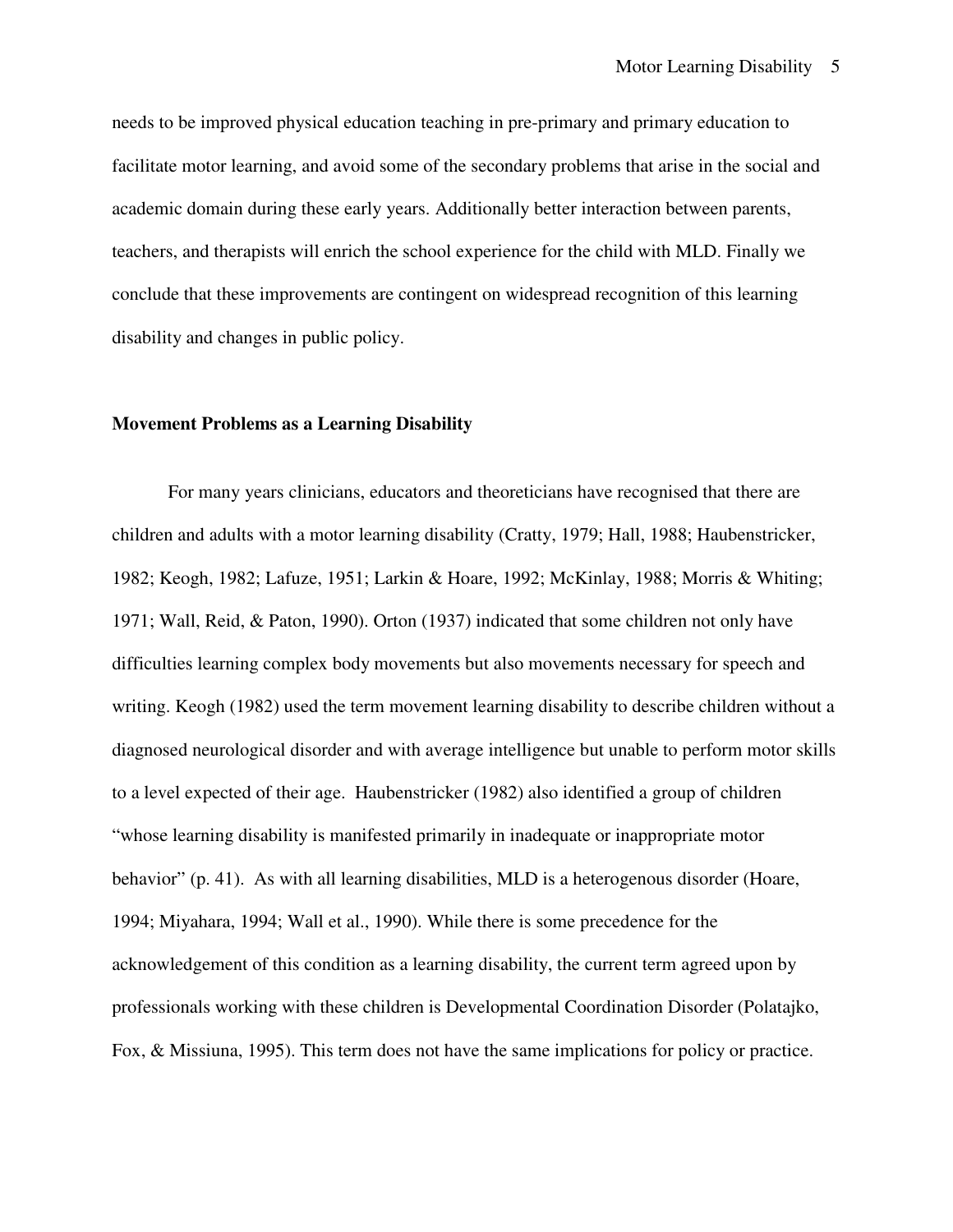As will be noted later in the paper, a diagnosis of DCD is not sufficient in many countries, including Australia, to qualify for additional educational or remedial support.

### **Physical Implications of MLD**

These children have difficulty performing many motor skills that are important for everyday living. There is general agreement that they have a motor learning difficulty. Their movements are not simply unskilled they are inefficient. They lack control and rhythm, and simple fundamental motor skills such as jumping, running, throwing or catching are difficult. Learning how to move well requires much more time and effort (and effective teaching) than for well coordinated children. With increasing age, the demands of tasks and activities change. Play becomes more complex, and games are more open and challenging. More information, therefore needs to be processed and responded to in a variety of ways. Because movement is difficult for these children and they struggle to respond quickly and appropriately to environmental information, many choose to withdraw from movement opportunities. Consequently they do not develop the broad repertoire of skills that many of their peers acquire.

 The difficulty of performing physical activities has implications for growth and development. The child who withdraws from motor activity does not have the same opportunities for development of the musculo-skeletal and cardiorespiratory systems and subsequently general fitness is compromised (see Hands & Larkin, 2001 for review). The long-term consequences of this inactivity, although well documented, has yet to be formally linked to DCD/MLD.

# **Psycho-social Implications of MLD**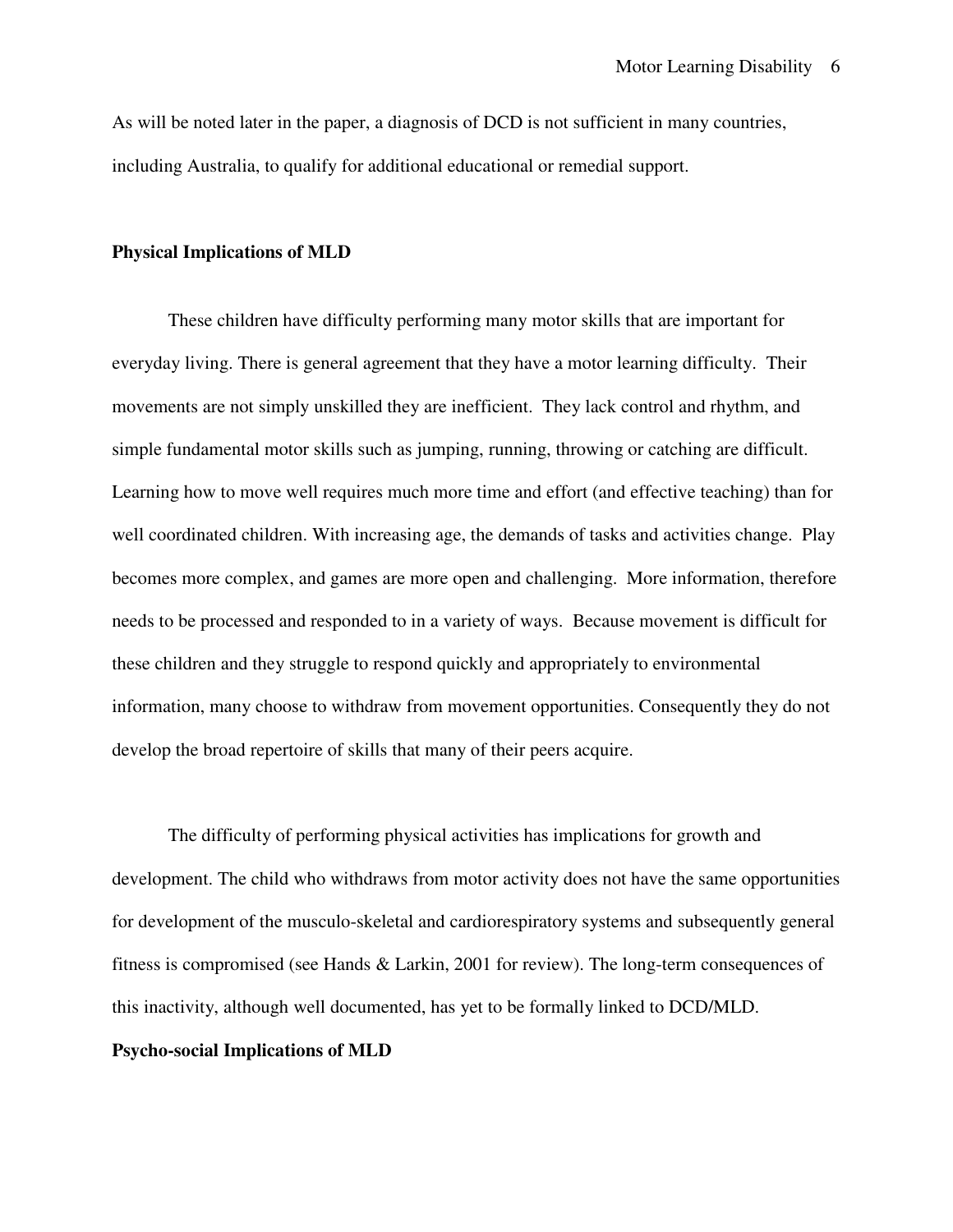These children also suffer in other domains. Many studies have shown these children have low self esteem and social effectiveness (Losse et al., 1991; Rose, Larkin, & Berger, 1994, 1997; Symes, 1972) and their participation in social physical play may be limited (Smyth & Anderson, 2000). As these children get older, their problems do not necessarily reduce (Cantell, Smyth, & Ahonen, 1994; Kirby & Drew, 1999). Older children with movement difficulties usually view themselves more negatively than younger children (Cratty, 1979). Longitudinal research indicates that children with motor dysfunction are at greater risk of anti-social behaviours in early adulthood, particularly if they have a comorbid disorder such as ADHD (Hellgren, Gillberg, Bagenholm, & Gillberg, 1994; Rasmussen & Gillberg, 2000).

### **Academic Implications of MLD**

Longitudinal studies have shown that many children with MLD fail to achieve their educational potential (Cantell et al., 1994; Hellgren, Gillberg, Gillberg, & Enerskog, 1993). Apart from the relationship between cognition and action, there are other reasons why this might occur that are directly related to the physical and social limitations of MLD. The MLD can contribute to poor performance or failure in the academic domain. For example, the early school years will be extremely difficult for a child who has difficulty learning manipulative skills. McHale and Cermak (1992) explored the time that children spend with fine motor skills during the early school years. Up to 60% of the children's time was spent on these skills with the majority of the time spent on writing. A child who is experiencing difficulty learning and performing these motor skills will be exposed to frustration and early failure in the school system. To avoid this negative introduction to school life there must be recognition of the motor problem, and provision of social and educational support to allay the frustration.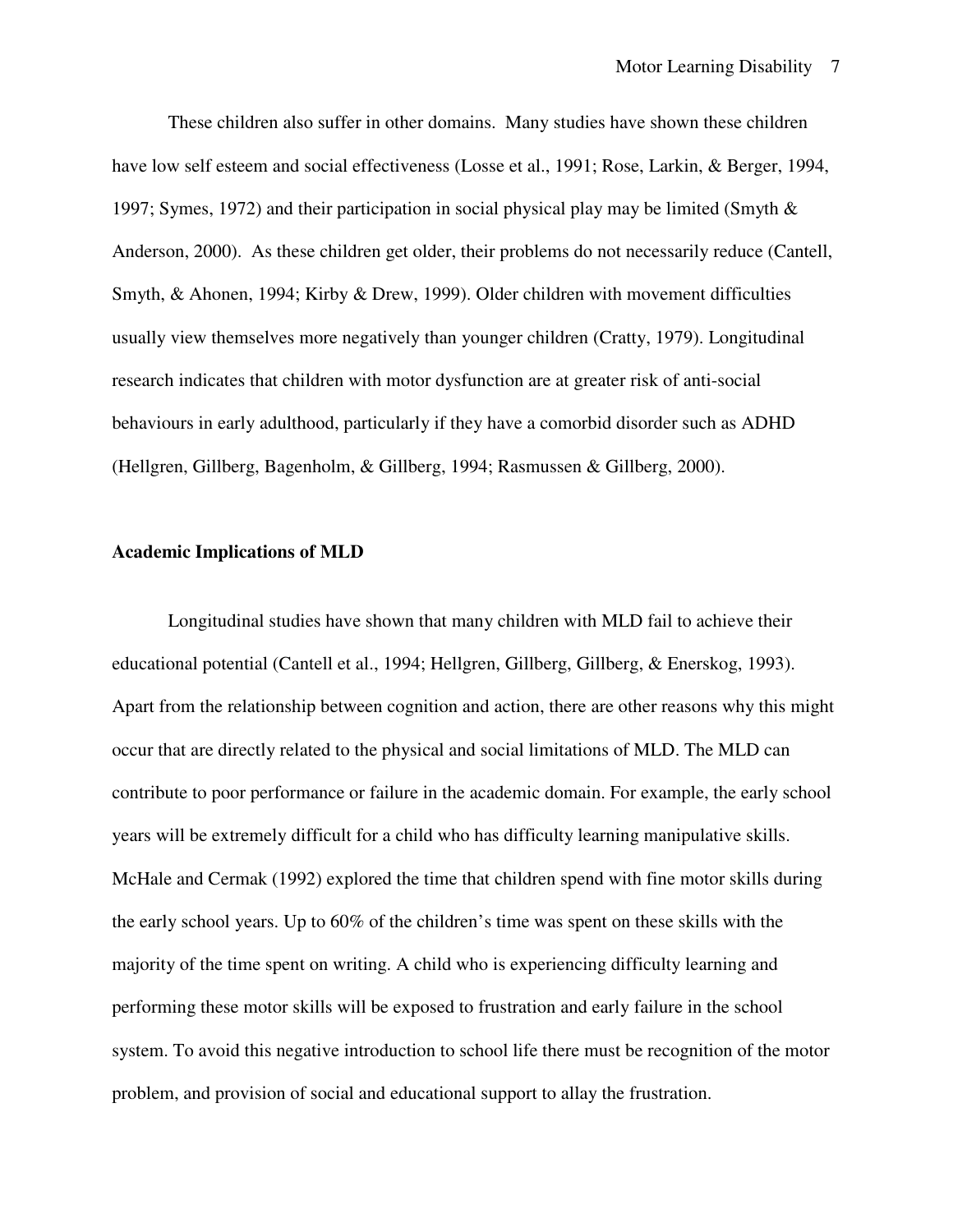The increasing recognition of the importance of integrating learning areas in education and the concept of multiple intelligences (Gardner, 1983) has meant that more teachers are placing a greater emphasis on the development of kinesthetic intelligence when planning and implementing learning experiences. Movement is a powerful learning medium for many children (Frostig, 1970; Humphrey, 1992). In particular this method of learning has been useful for children with other types of learning difficulties. However for the child with MLD, this teaching medium can contribute to further problems as the child does not have the basic movement skills available. In fact the child will be seriously overloaded as he/she attempts to cope with new information using a compromised motor system.

These children often experience continual failure in the classroom. For example, some children are unable to attend and sit quietly in a classroom. Children with MLD therefore require extra assistance and the same consideration from their teachers given to children with other learning disabilities. The reduced involvement in learning opportunities and lack of practice impacts on learning and skill acquisition and therefore teachers need to carefully plan the child's teaching and learning program.

### **Current Educational Policy**

Estimates of the number of children with MLD in Australia range up to  $15\%$  (Larkin  $\&$ Hoare, 1991; Larkin & Rose, 1999) indicating that every teacher might have a child with MLD in their classroom. This estimate is similar to those for children with literacy or numeracy difficulties (Rivalland & House, 2000). Many education systems, however do not as yet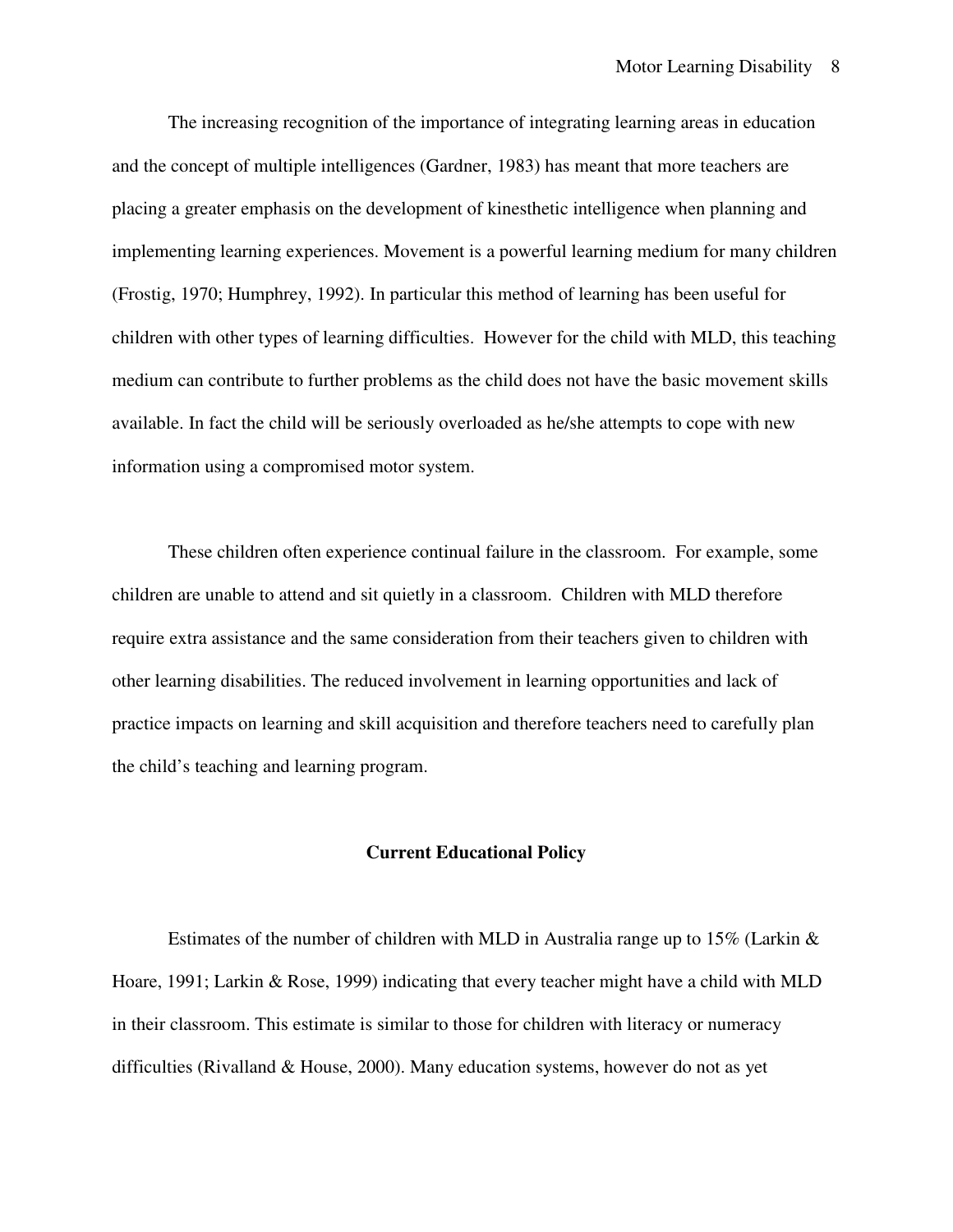recognise that children with movement difficulties probably have a motor learning disability. Children considered to be at risk are usually the ones who are experiencing difficulties with literacy or numeracy.

 The lack of recognition of MLD at the system level can be attributed to a number of factors. First, no known specific disability classification exists for children identified with MLD (Ulrich, 2000, personal communication). At the moment, for a child to receive additional educational support or funding, they need to have a disability classification. For example, in Queensland, Australia, children in state schools get special support only if they are category 6 and 7. These categories equate to disabilities such as severe cerebral palsy, intellectual disability, and legal blindness (O'Brien, 2000, personal communication).

 Secondly, there is no definition of learning disability that is widely agreed upon and many terms are used in the literature to describe children with learning disabilities. These inlcude 'learning difficulties', 'at risk', or 'with special needs'. In Australia these terms have different meanings and consequences between schools, school systems and between states (Rivalland & House, 2000). For example, in some systems each school is expected to develop its own policy, process, procedure, and practice with respect to children with learning difficulties, whereas schools in other systems are given more specific direction and support. Most Australian education systems have adopted the definition put forward by the Department of Education, Training and Youth Affairs. It describes children with learning disabilities as "a heterogeneous group of students who have significant difficulties in the acquisition of literacy and numeracy and who are not covered by the Commonwealth's definition of a student/child with a disability"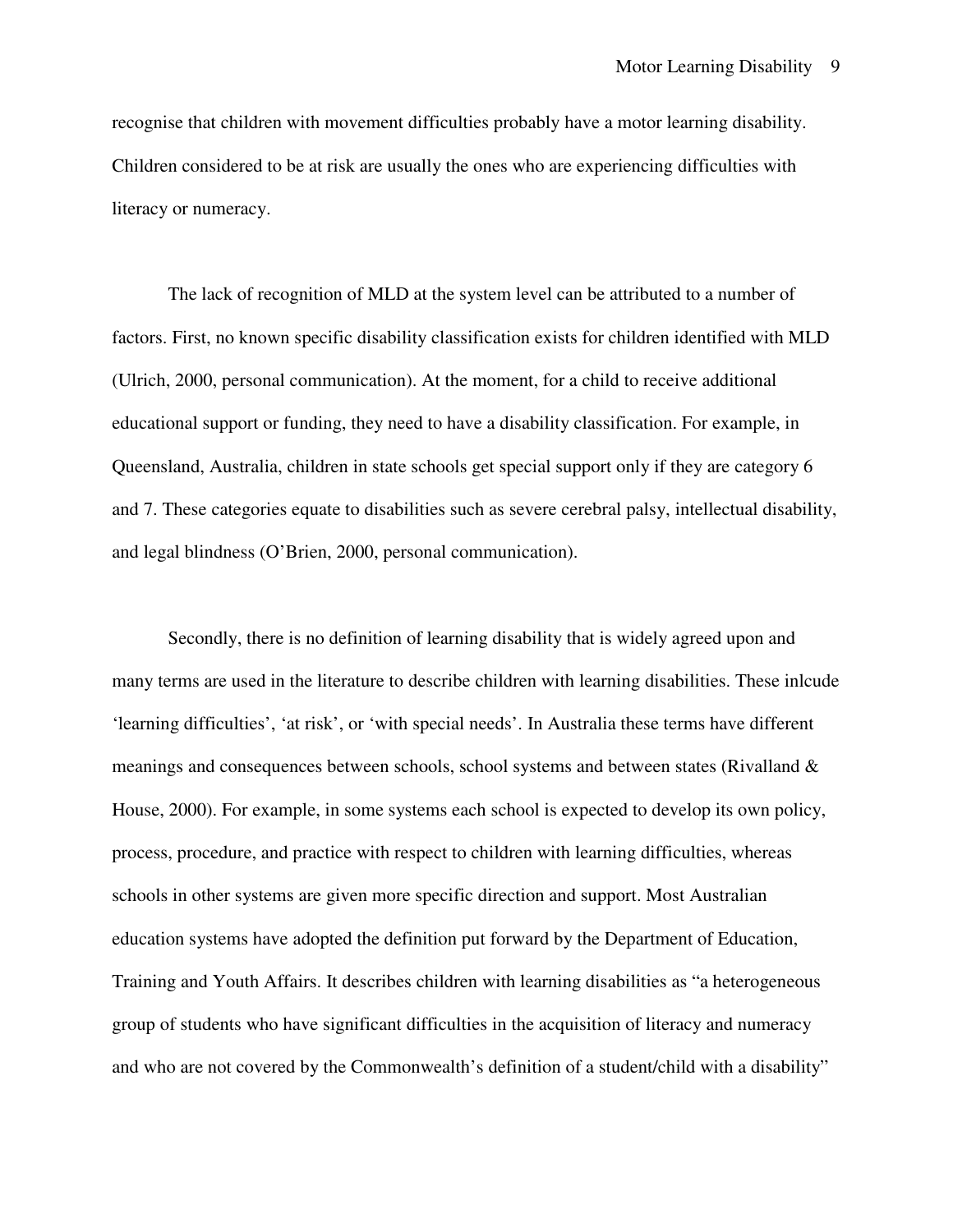(Louden, 2000, p. 4). Not unexpectedly, this definition contains no reference to movement difficulties. The state of Western Australia has adopted the term 'students at educational risk' which is more inclusive and requires schools to consider the possibility that all children may be at risk. Schools are asked to identify the barriers to a child's learning and to plan programs that address each child's needs. In this instance, children with MLD are not explicitly excluded, nor are they explicitly included.

 The variability in the definition of learning disabilities contributes to the third factor which is the variability in identification procedures used for learning disabilities. A range of standardised and informal early identification methods is used. The more common method involves mapping a child's development against continua or individual profiles. Once again, these strategies are primarily targetting children with literacy and numeracy difficulties. Early identification strategies for children with MLD are inadequate (Hands & Larkin, 1998), even though research has shown that the early identification and subsequent implementation of remediation will reduce the severity of the consequences (Short & Crawford, 1982). There are a few Australian screening tests for early identification (see Hands & Larkin, 1998 for a review) and one screening test to identify 5- to 7-year-old children with gross motor coordination difficulties (Larkin & Revie, 1994) has been made available to all teachers in Western Australia.

A fourth reason for the lack of recognition of MLD in the education system is that political and educational support for teachers and programs in the health and physical education learning area is minimal. In this learning area, however, the difficulties experienced by children with MLD will be most evident, and therefore it is very important that they are given social,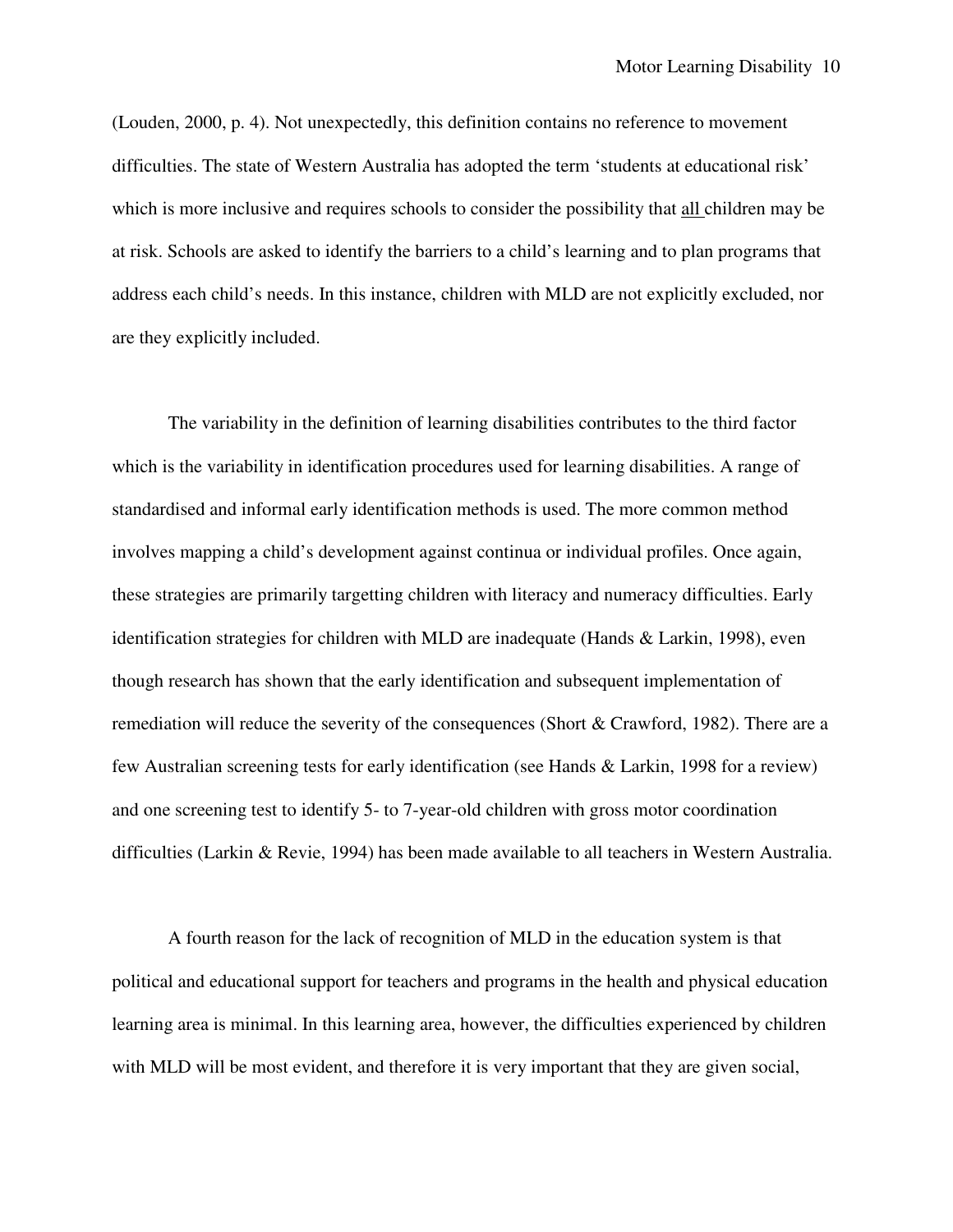emotional, and educational support and encouragement. Although physical education is a mandated learning area in many countries, the time and money allocated to the area is often less than other subjects. Additionally development of the area of adapted physical activity has not proceeded in any systematic way in Australia, consequently there has been no concerted effort to address the issue of MLD.

## **Teacher Education**

Preservice education courses in Australian universities most frequently focus on literacy and numeracy difficulties. Further training in special education is often variable, and sometimes optional (van Kraayenoord, Elkins, Palmer, & Rickards, 2000). Consequently, many teachers lack knowledge or understanding about individual differences and ways to modify and adapt learning, teaching, and assessment material (van Kraayenoord et al., 2000). These strategies are important when dealing with children with MLD. Even with some preservice training in physical education, many generalist teachers in the primary sector lack the confidence and training to adequately teach in the learning area and incorrectly identify children in need of extra assistance (Revie & Larkin, 1993a). In Australia, only some primary schools have specialist teachers of physical education, therefore generalist teachers need some training in the physical education learning area in order to understand the importance of early intervention for children with MLD. Many teachers do not appreciate the impact of MLD on children and their families and are not aware of methods they can employ to support the child with movement difficulties. Research has shown that teachers can successfully identify then help these children when they are exposed to the appropriate experiences as student teachers (Revie & Larkin, 1993b).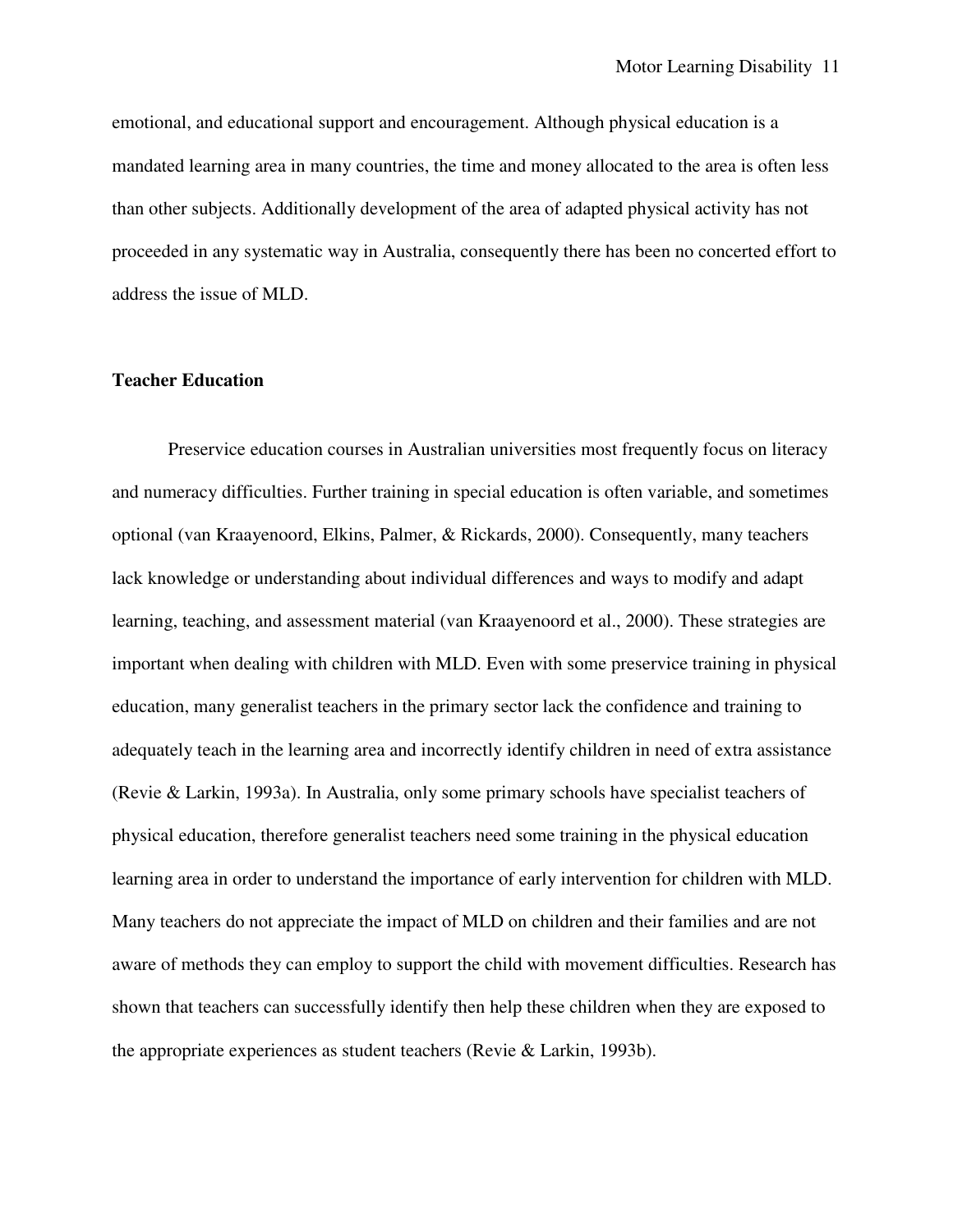Ideally, all primary schools should have a specialist teacher of physical education who has the knowledge and training to identify and support children with MLD and their classroom teachers. The learning area is highly specialised and the benefits to be gained by supporting system wide physical education specialists are wide spread and well reported (Blanksby, 1995). Generalist and specialist teachers would benefit from training in collaborative skills, as in many instances teachers can work together to optimise the learning experiences of children with MLD thereby minimising the potential for negative experiences.

 Any additional pre service and in service training needs to support teachers in creating an optimal environment to maximise the child's opportunities to learn. Specific strategies that take into account the child's motor difficulty when planning the learning, teaching and assessment process are important. For example, when setting homework, teachers may require shorter pieces of work, work completed on a computer, or offering the child a choice of an oral presentation rather than a written one. When leading hand writing activities, teachers may need to provide additional support and time. After a group session, it may be a more positive strategy for the teacher to send the child with movement difficulties to the next task before the rest of the class. Teachers also need to recognise and deal with avoidance strategies used by children with MLD. These include off task, antisocial or uncooperative behaviour, particularly during physical activity sessions. At present many teachers inadvertently support the avoidance strategies by allowing the child with MLD to run errands, score instead of play and accept mild excuses for non-participation in classroom and playground activities.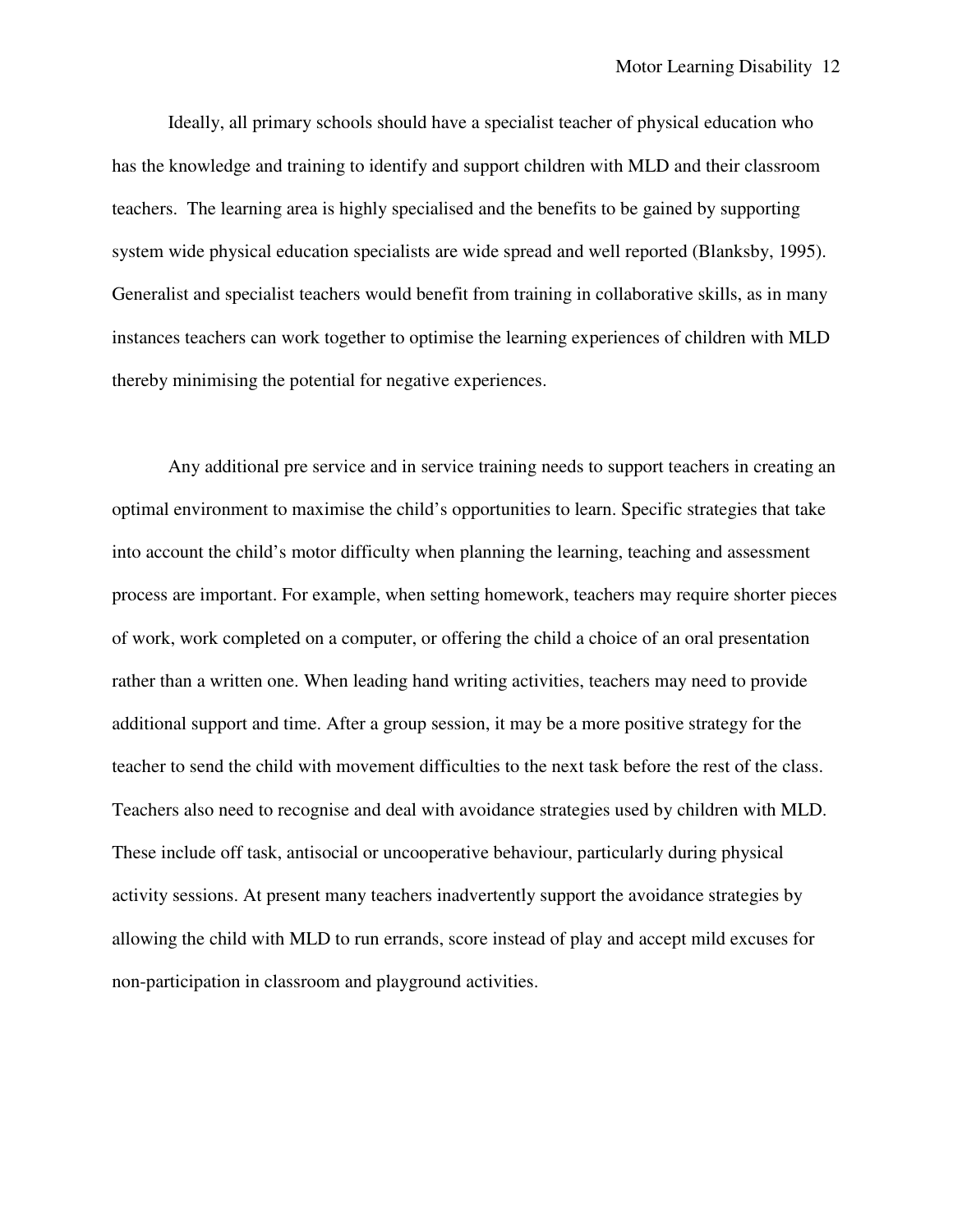Another important strategy involves teachers finding ways for the children to share concerns and then working to ease those concerns. For example the child with MLD is often excluded in the playground (Smyth & Anderson, 2000; Symes, 1972) and this social isolation can spill over to the classroom. The teacher also needs an understanding of the well documented concerns of parents of children with MLD (Chesson, McKay, & Stephenson, 1990; Stephenson & McKay, 1989; Stephenson, McKay, & Chesson, 1991) as well as the skills to listen to and liaise with these parents to provide an optimal learning environment.

 Some teacher resources to support physical education teaching and learning programs are now available to teachers. While not specifically focussing on the child with MLD, these focus on the development of fundamental movement skills (for example *The Fundamental Movement Skill Teacher Resource*, EDWA, 2001) and include observational tools to evaluate movement. The development and publication of some of these resources has been funded by state government departments, an encouraging sign. Although primarily targetting children aged 4 to 8 years, many teachers find the tools valuable with older children.

# **Educational Support for the Child**

 Additional educational or financial support for the child with MLD is not available unless their condition is severe and usually accompanied by a comorbid condition such as ADHD, dyslexia, or speech dyspraxia. Clearly, unless MLD is recognised as a disability this situation will not change. Health professionals such as human movement specialists, occupational therapists, physiotherapists, and speech therapists are now offering direct services to schools for children in obvious need of support. However, unless teachers are educated to identify children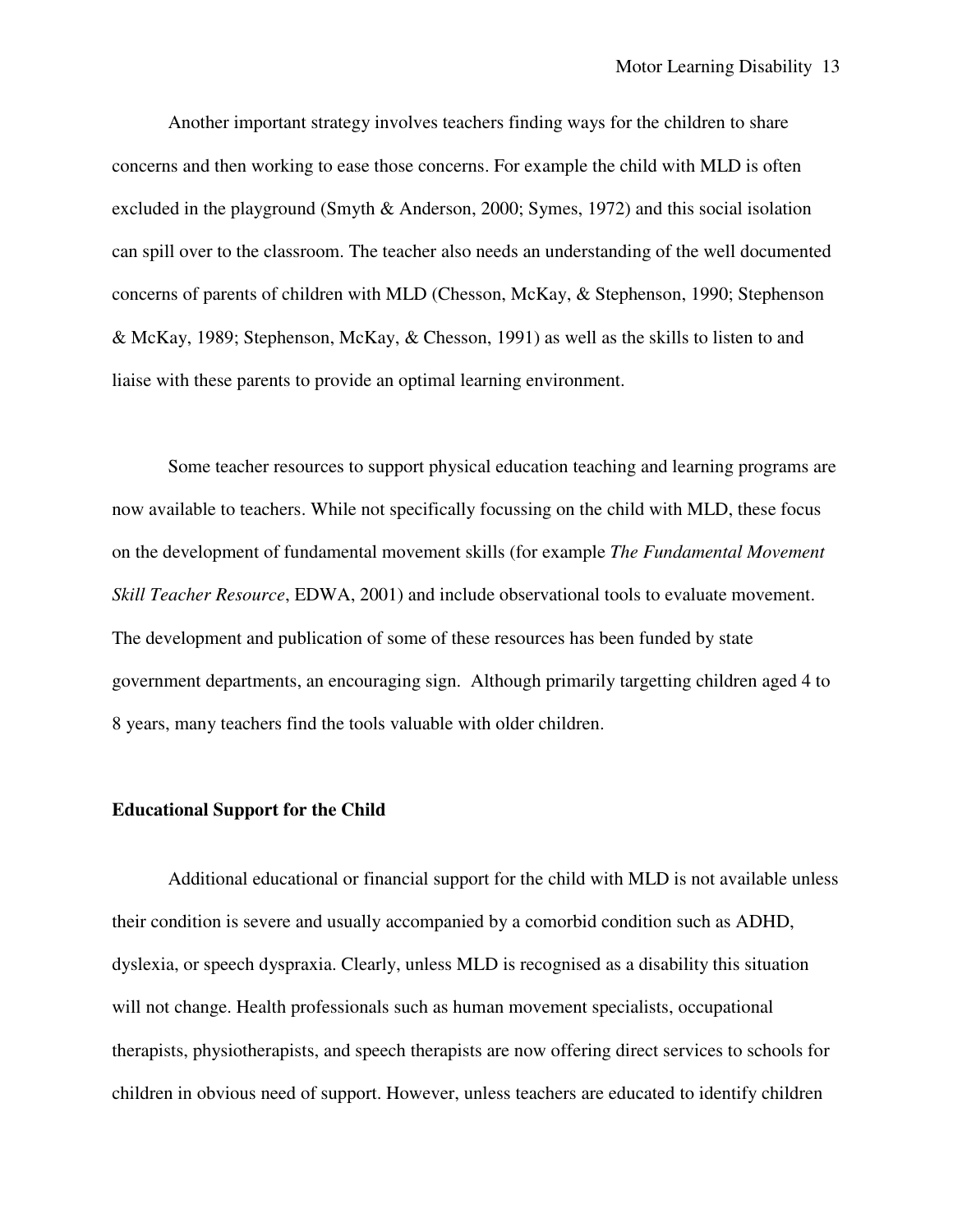with MLD or whole school screening is implemented, many children in need of assistance will be overlooked.

In the USA, adapted physical education services are available for children who have a diagnosis from a doctor that their poor coordination is sufficiently severe to warrant a label such as Other Health Impaired. Children diagnosed with DCD by someone other than a doctor are not eligible for support. In 1977 a law was passed requiring that physical education be available to all eligible students with disabilities (Zhang, Kelly, Berkey, Joseph, & Chen, 2000). Unfortunately, many states are yet to support adapted physical education suggesting a failure to recognise the need for specialists to run remedial physical education programs.

Programs that provide intensive motor skill teaching are conducted in several states in Australia but are usually operated by private organisations, universities, or hospitals. In Western Australia, for example, the Department of Human Movement and Exercise Science, from the University of Western Australia runs an intensive motor skill teaching program for children aged 5 to 10 years of age. Some programs have begun in other states but discontinued because programs for children with MLD/DCD still rely on the knowledge and understanding of individuals or small groups of professionals. This haphazard method of dealing with children with a discrete learning disability that can have life long implications for health and learning must be redressed through policy changes in special education.

### **Community Education of Parents and Professionals**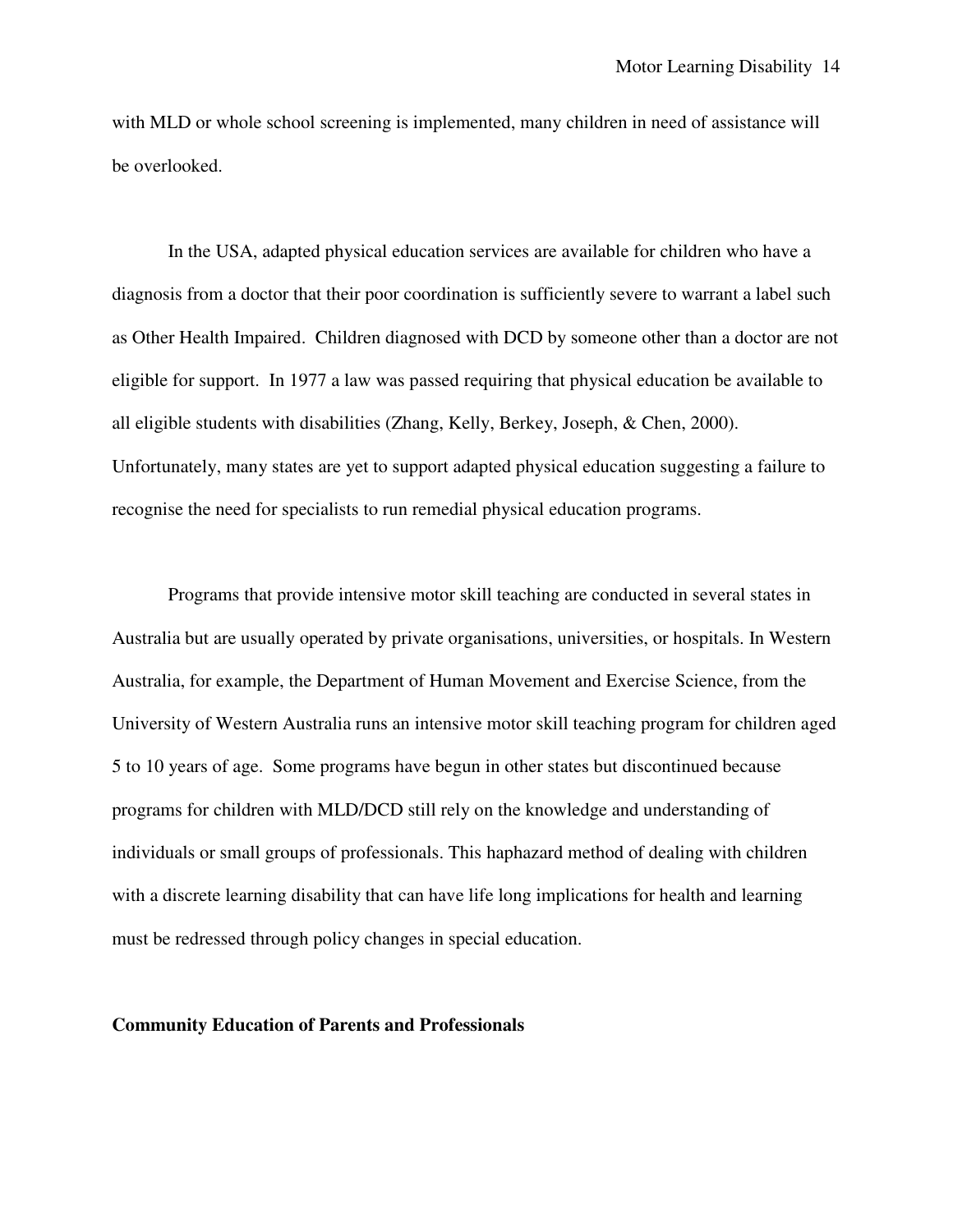The frustration that parents experience obtaining help for their child with a motor learning difficulty is well documented (Chesson et al., 1990; Chia, 1997; Stephenson et al., 1991). In part this difficulty arises from a general lack of recognition of MLD. Parents know that their child has a problem but can't articulate the difficulty clearly enough for professionals who similarly lack specific knowledge of the motor learning difficulty (Fox & Lent, 1996). Research indicates that it takes an average of three and a half years for clear identification of children with motor learning difficulties and a number of children are never identified and consequently have to struggle through their difficulties alone (Dyspraxia Foundation, 1997). Parents in other countries have worked to develop their own support and educational groups (Stephenson & McKay, 1989) and internet communication is now filling a gap for those groups privileged enough to be a part of the new technology. The Dyspraxia parents site (http://www.emmbrook.demon.co.uk/dysprax/) provides an excellent example of this. More extensive community education for parents and professionals is still needed to break the barrier to early intervention for children with MLD and to reduce the stress and frustration experienced by parents.

## **Summary and Conclusion**

 Clearly further research is needed to better understand MLD, otherwise known as DCD, however sufficient evidence is already available to justify the formal recognition of the condition by education policy and practices. This first step may lead to early identification of children at risk and provision of movement enrichment programs for pre-primary children. The various education systems need to raise the priority of physical education and teaching practices need to offer a range of activities that cater for the needs of all children. Other school strategies that will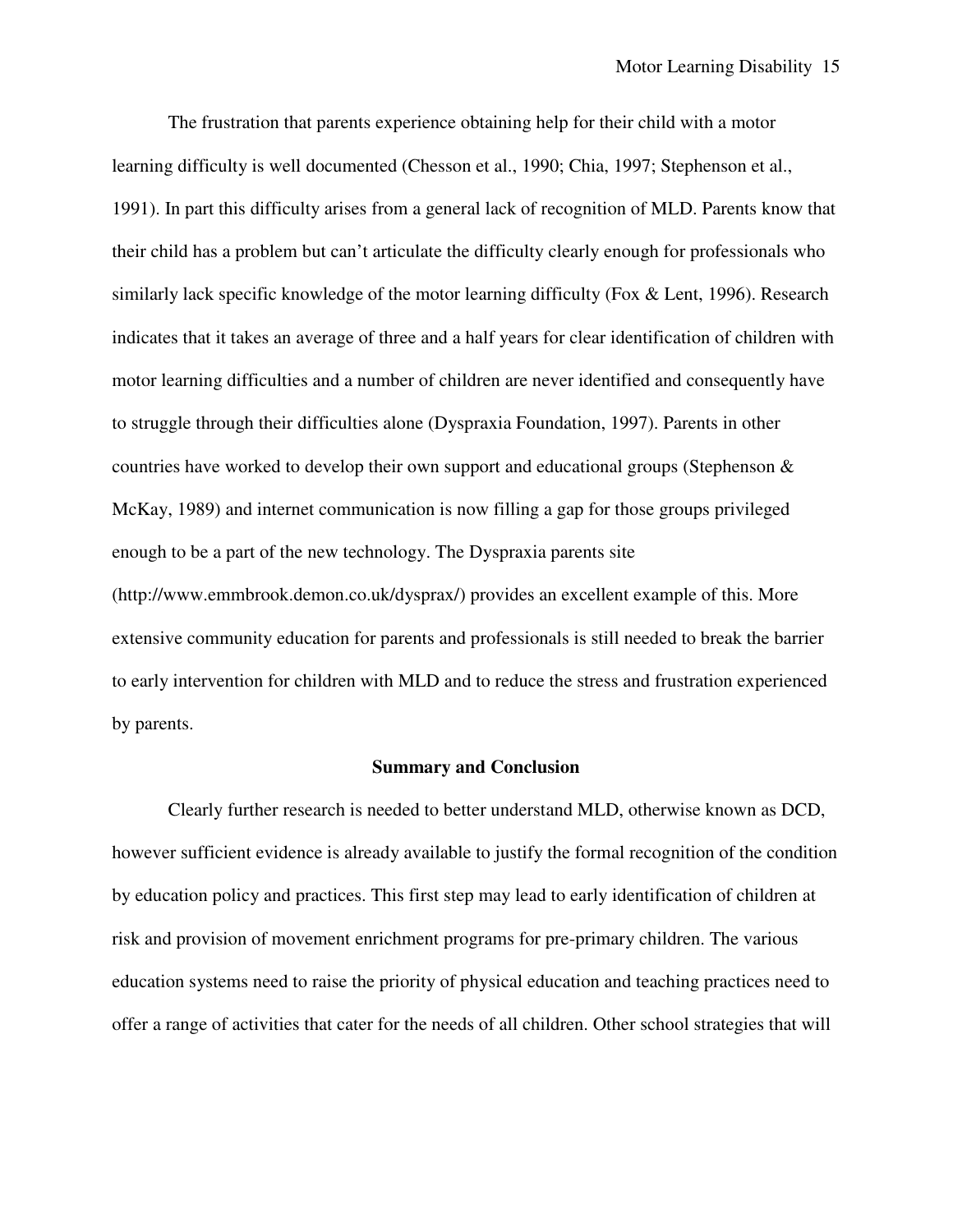support these children include social inclusion programs for children, anti-bullying campaigns, and developmentally appropriate playgrounds.

 To conclude, there is now sufficient evidence to show it is costly not to provide support for children with MLD. The implications of the motor learning disability can result in less than optimal performance in physical, social, emotional and academic domains that can span across a lifetime. For example physical inactivity, which is correlated with movement difficulties, impacts on lifetime health and well being and is very costly in the long term to the individual and the community. Children with DCD should be considered to have a specific learning disability, a motor learning disability. They should be supported in the educational sector in the same way as children with other learning disabilities. In particular educational authorities should take a lead in the provision of this support.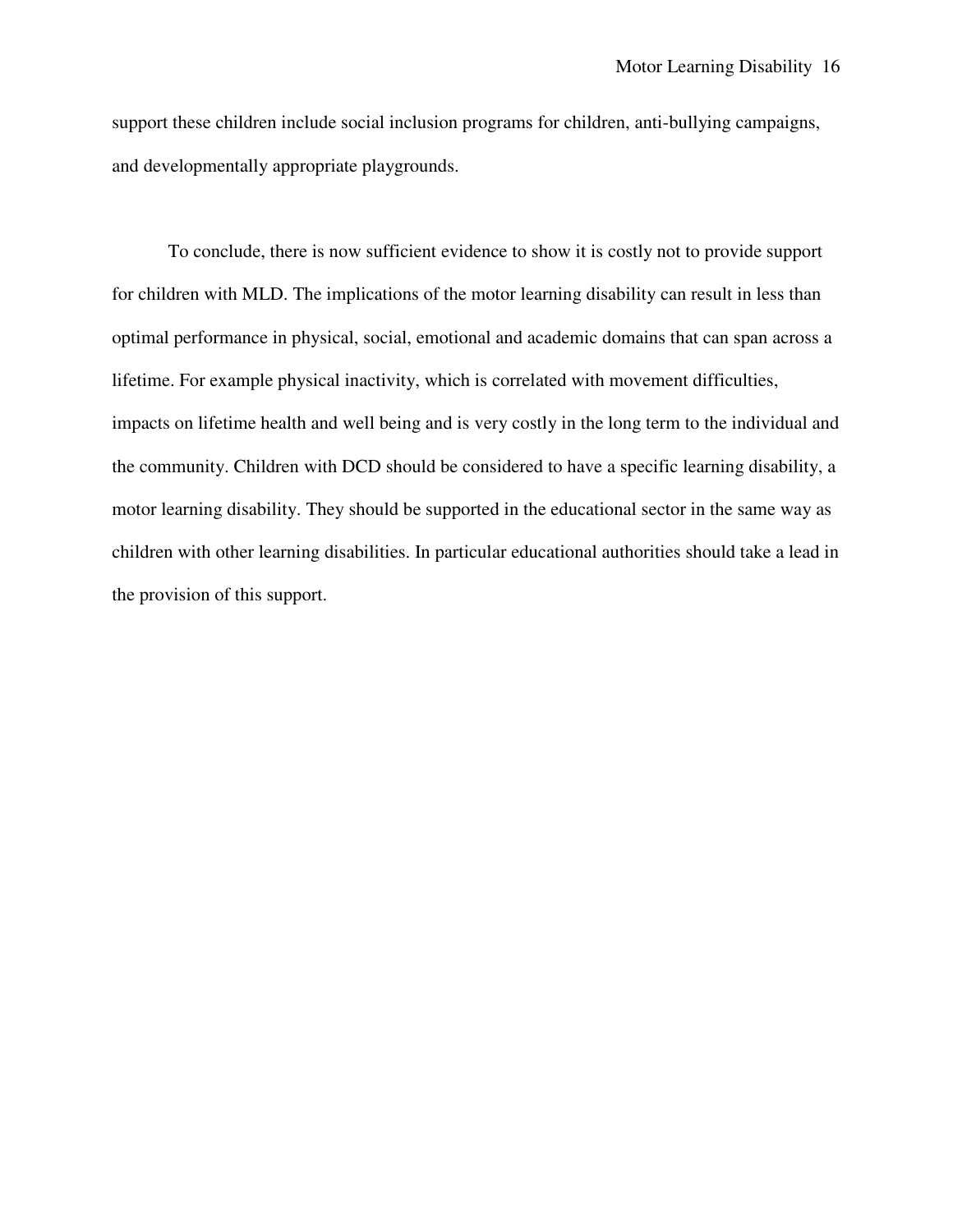#### References

- American Psychiatric Association (1994). Diagnostic and statistical manual of mental disorders  $(4<sup>th</sup>$  ed.). Washington, DC: American Psychiatric Association.
- Blanksby, B. (1995). The missing link: Primary school physical education specialists. The ACHPER Healthy Lifestyles Journal, 42(2), 21-24.
- Brown, B., & Prideaux, R. (1988). Children with Movement learning difficulties: A collaborative initiative with 4-5 year-old mainstream children and their parents. British Journal of Physical Education, 19, 186-189.
- Cantell, M. H., Smyth, M. M., & Ahonen, T. P. (1994). Clumsiness in adolescence: Educational, motor, and social outcomes of motor delay detected at 5 years. Adapted Physical Activity Quarterly, 11*,* 115-129.
- Cratty, B. J . (1975). Remedial motor activity for children. Philadelphia: Lea & Febiger
- Cratty, B. J. (1994). Clumsy child syndromes: Descriptions, evaluation and remediation. Chur, Switzerland: harwood.
- Cratty, B. J. (1979). Perceptual and motor development in infants and children. Englewood Cliffs, NJ: Prentice Hall
- Chesson, R., McKay, C., & Stephenson, E. (1990). Motor/learning difficulties and the family. Child: Care, Health and Development, 16, 123-138.
- Chia, S. H. (1997). The child, his family, and dyspraxia. Professional Care of Mother & Child, 7(4), 105-107.
- Dyspraxia Foundation (1997). Member's questionnaire June 1997 awareness and diagnosis. Retrieved 26/1/2001 from http://www.emmbrook.demon.co.uk/dysprax/report.htm.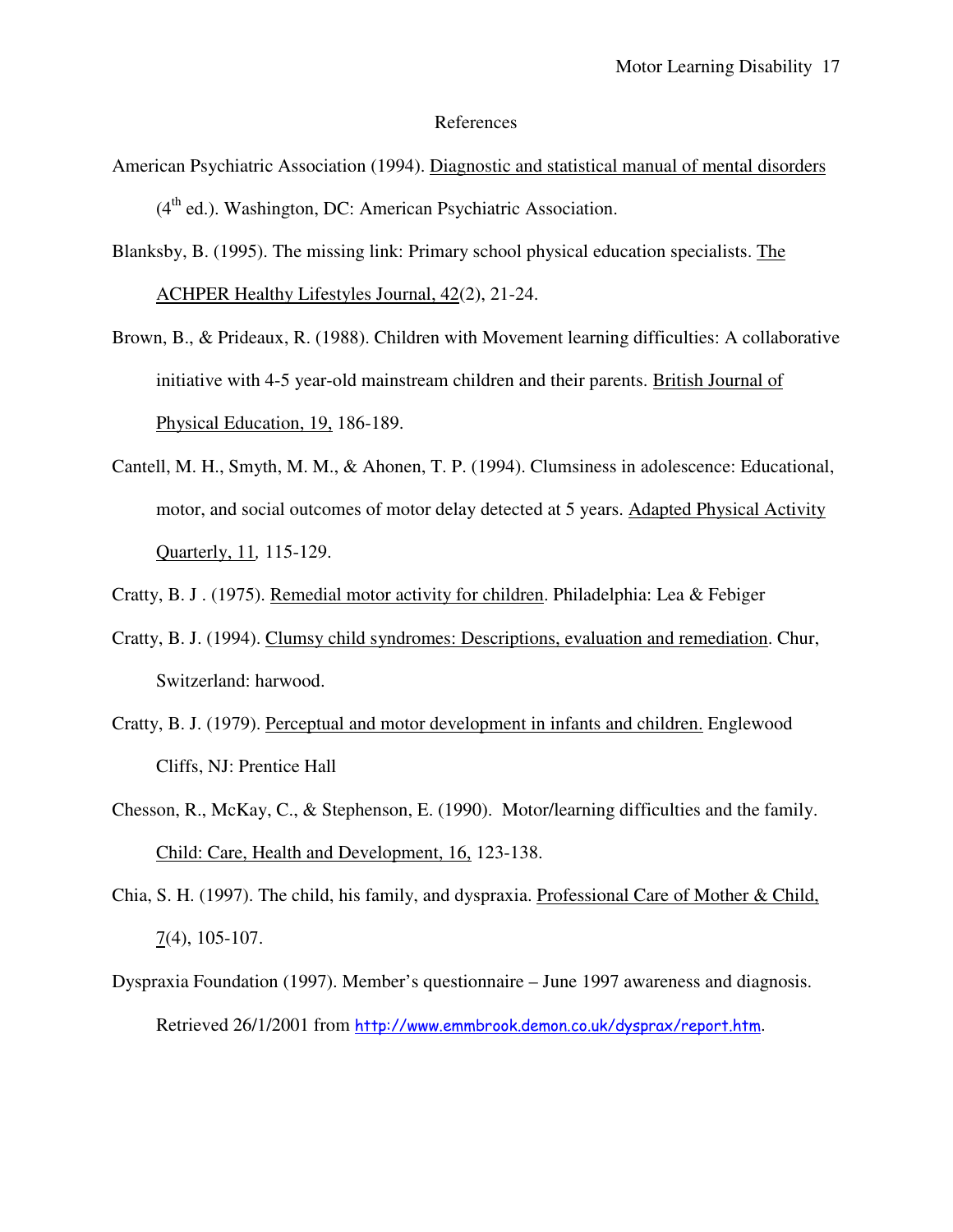- Education Department of Western Australia (in press). The Fundamental Movement Skills Teacher Resource. Perth, WA: Authors.
- Fox, A. M., & Lent, B. (1996). Clumsy children: A primer on developmental coordination disorder. Canadian Family Physician, 42, 1965-1971.
- Frostig, M. (1970). Movement education: Theory and practice. Chicago, MI: Follett Education Corporation.
- Gardner, H. (1983). Frames of mind: The theory of multiple intelligences. New York: Basic Books.
- Gubbay, S. (1975). The clumsy child: A study of Developmental Apraxic and Agnosic Ataxia. London, UK: W. B. Saunders.
- Hall, D. (1988). Clumsy children. British Medical Journal, 296, 375-376.
- Hands, B., & Larkin, D. (1998). Australian tests of motor proficiency: What do we have and what do we need? The ACHPER Healthy Lifestyles Journal, 45(4), 10-16.
- Hands, B., & Larkin, D. (2001). Fitness and DCD. In S. A. Cermak & D. Larkin (Eds.), Developmental coordination disorder: Theory and practice. San Diego: Singular Press.
- Haubenstricker, J. (1982). Motor development in children with learning disabilities. Journal of Physical Education, Recreation and Dance, May, 41-43.
- Hellgren, L., Gillberg, I. C. Bagenholm, A., & Gillberg, C. (1994). Children with deficits in attention, motor control and perception (DAMP) almost grown up: Psychiatric and personality disorders at age 16 years. Journal of Child Psychology and Psychiatry, 35, 1255-1271.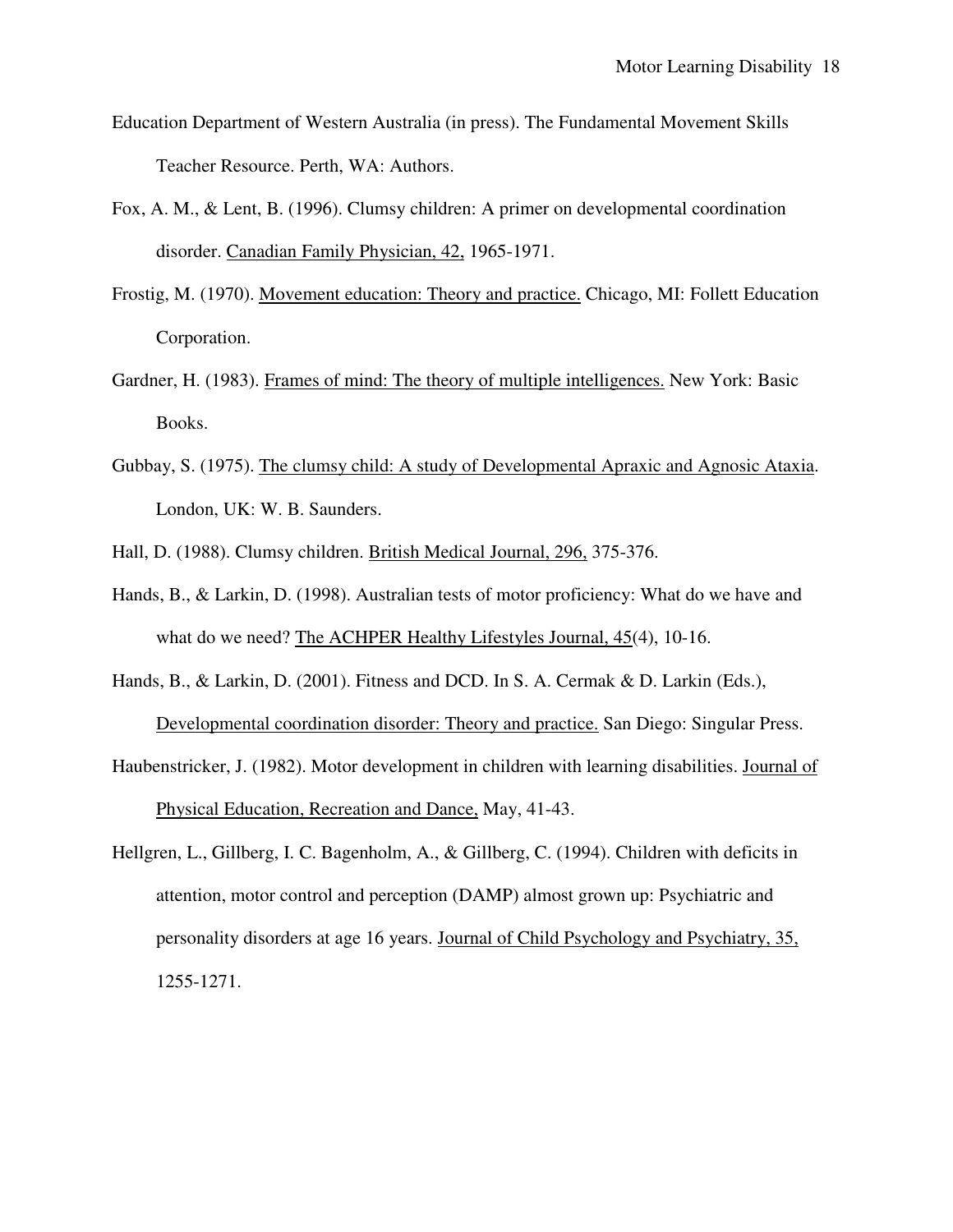- Hellgren, L., Gillberg, C., Gillberg, I. C. & Enerskog, I. (1993). Children with deficits in attention, motor control and perception (DAMP) almost grown up: general health at 16 years. Developmental Medicine and Child Neurology, 35, 881-885.
- Hoare, D. (1994). Subtypes of developmental coordination disorder. Adapted Physical Activity Quarterly, 11, 158-169.
- Humphrey, J. H. (1992). Motor learning in childhood education: Curricular, compensatory, cognitive. Springfield, ILL: C. C. Thomas.
- Kaplan, B. J., Wilson, B., Dewey, D., & Crawford, S. (1998). DCD may not be a discrete disorder. Human Movement Science, 17, 471-490.
- Kavale, K. & Forness, S. (1987). The far side of heterogeneity: A critical analysis of empirical subtyping research in learning disabilities. Journal of Learning Disabilities, 20(6), 374- 382.
- Keogh, J. (1982). The study of movement learning disabilities. In J. Das, R. Mulcahy, & A. E. Wall (Eds.), Theory and research in learning disabilities. (pp. 237-251) New York: Plenum Press.
- Kirby, A., & Drew, S. (1999). Is DCD a diagnosis that we should be using for adults? Is clumsiness the issue in adults and adolescents? Paper presented at the 4<sup>th</sup> Biennial Workshop on Children with Developmental Coordination Disorder: From Research to Diagnostics and Intervention, Groningen, The Netherlands.
- Lafuze, M. (1951). A study of the learning of fundamental skills by college freshman women of low motor ability. Research Quarterly, 22, 149-157.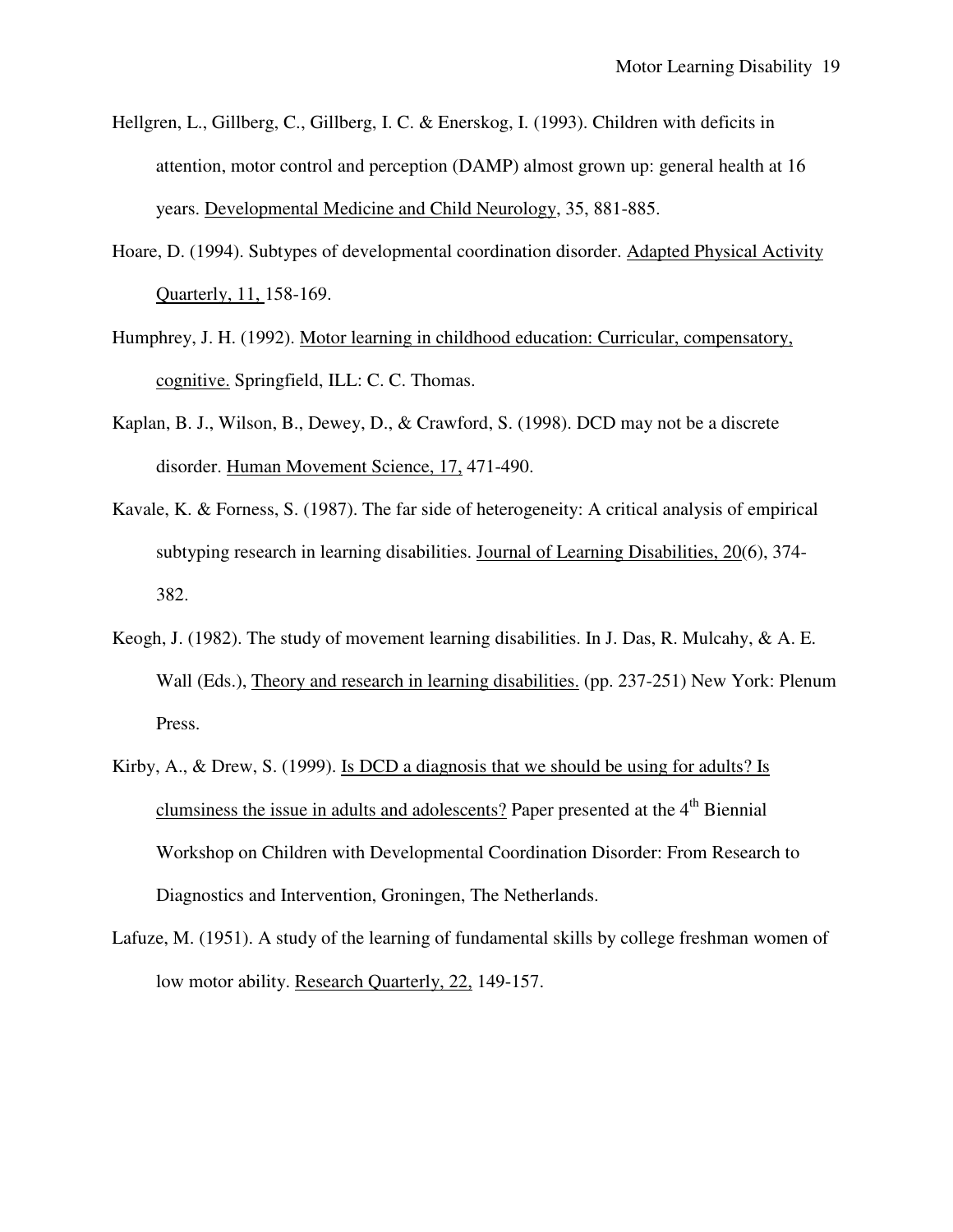- Larkin, D., & Hoare, D. (1992). The movement approach: A window to understanding the clumsy child. In J. J. Summers (Ed.), Approaches to the study of motor control and learning (pp. 413-439). Amsterdam: Elsevier Science.
- Larkin, D. & Revie, G. (1994). Stay in Step: A gross motor screening test for children K-2. Sydney: Authors
- Larkin, D. & Rose, B. (1999). Use of the McCarron Assessment of Neuromuscular Development for identification of Developmental Coordination Disorder. Paper presented at the 4<sup>th</sup> Biennial Workshop on Children with Developmental Coordination Disorder: from research to practice. Groningen, The Netherlands.
- Losse, A., Henderson, S. E., Elliman, D., Hall, D., Knight, E., & Jongmans, M. (1991). Clumsiness in children – Do they grow out of it? a 10-year follow-up study. Developmental Medicine and Child Neurology, 33, 55-68.
- Louden, W. (2000). Mapping the territory: Overview. In W. Louden, L. K. S. Chan, J. Elkins, D. Greaves, H. House, M. Milton, S. Nichols, J. Rivalland, M. Rohl, and C. van Kraayenoord (Eds.), Mapping the territory: Primary students with learning difficulties: Literacy and numeracy (pp. 1-28). Canberra, ACT: Commonwealth of Australia.
- McHale, K., & Cermak, S. A. (1992). Fine motor activities in elementary school: Preliminary findings and provisional implications for children with fine motor problems. American Journal of Occupational Therapy, 46, 898-903.
- McKinlay, I. (1988). Children with motor learning difficulties: Not so much a syndrome more a way of life. Physiotherapy, 73, 635-638.
- Miyahara, M. (1994). Subtypes of students with learning disabilities based upon gross motor functions. Adapted Physical Activity Quarterly, 11, 368-382.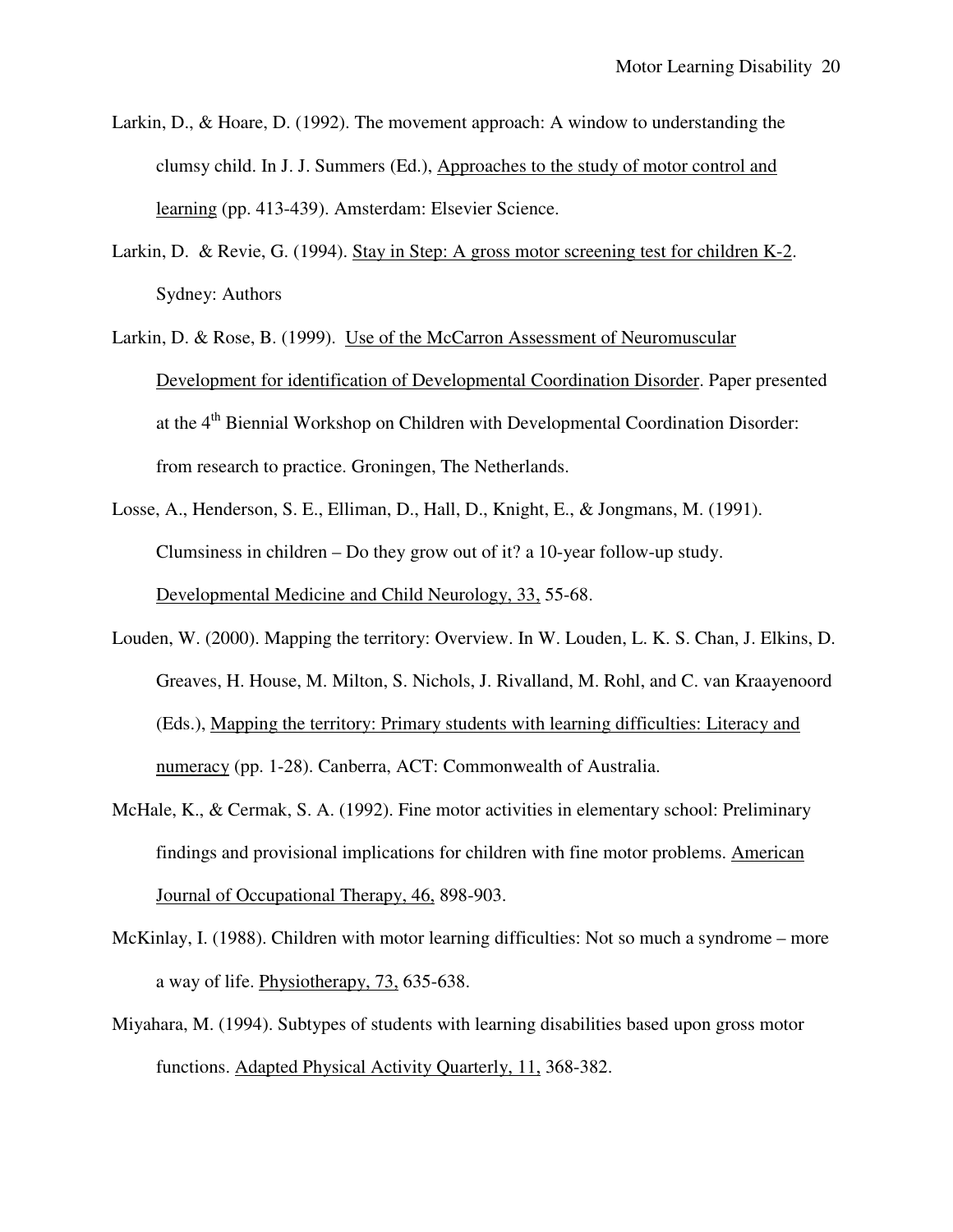- Morris, P. R., & Whiting, H. T. A. (1971). Motor Impairment and Compensatory Education. London, UK: Bell
- Myers, P. I. & Hamill, D. D. (1990). Learning disabilities: Basic concepts, assessment practices and instructional strategies  $(4^{th}$  ed.). Austin, TX: Pro-ed.

Orton, S. T. (1937). Reading, writing and speech problems in children*.* New York: Norton.

- Polatajko, H. J., Fox, A. M., & Missiuna, C. (1995). An international consensus on children with developmental coordination disorder. Canadian Journal of Occupational Therapy, 62(1), 3- 6.
- Rasmussen, P., & Gillberg, C. (2000). Natural outcome of ADHD with developmental coordination disorder at age 22 years: A controlled, longitudinal, community-based study. Journal of the American Academy of Child & Adolescent Psychiatry, 39, 1424-1431.
- Revie, G., & Larkin, D. (1993a). Looking at movement: problems with teacher identification of poorly coordinated children. The ACHPER National Journal, 40, 4-9.
- Revie, G., & Larkin, D. (1993b). Task specific intervention with children reduces movement problems. Adapted Physical Activity Quarterly, 10*,* 29-41.
- Rivalland, J., & House, H. (2000). Mapping system provision for learning difficulties. In In W. Louden, L. K. S. Chan, J. Elkins, D. Greaves, H. House, M. Milton, S. Nichols, J. Rivalland, M. Rohl, and C. van Kraayenoord (Eds.), Mapping the territory: Primary students with learning difficulties: Literacy and numeracy (pp. 125-160). Canberra, ACT: Commonwealth of Australia.

Roach, E., & Kephart, N. (1966). The Purdue perceptual-motor survey. Columbus, OH: Merrill.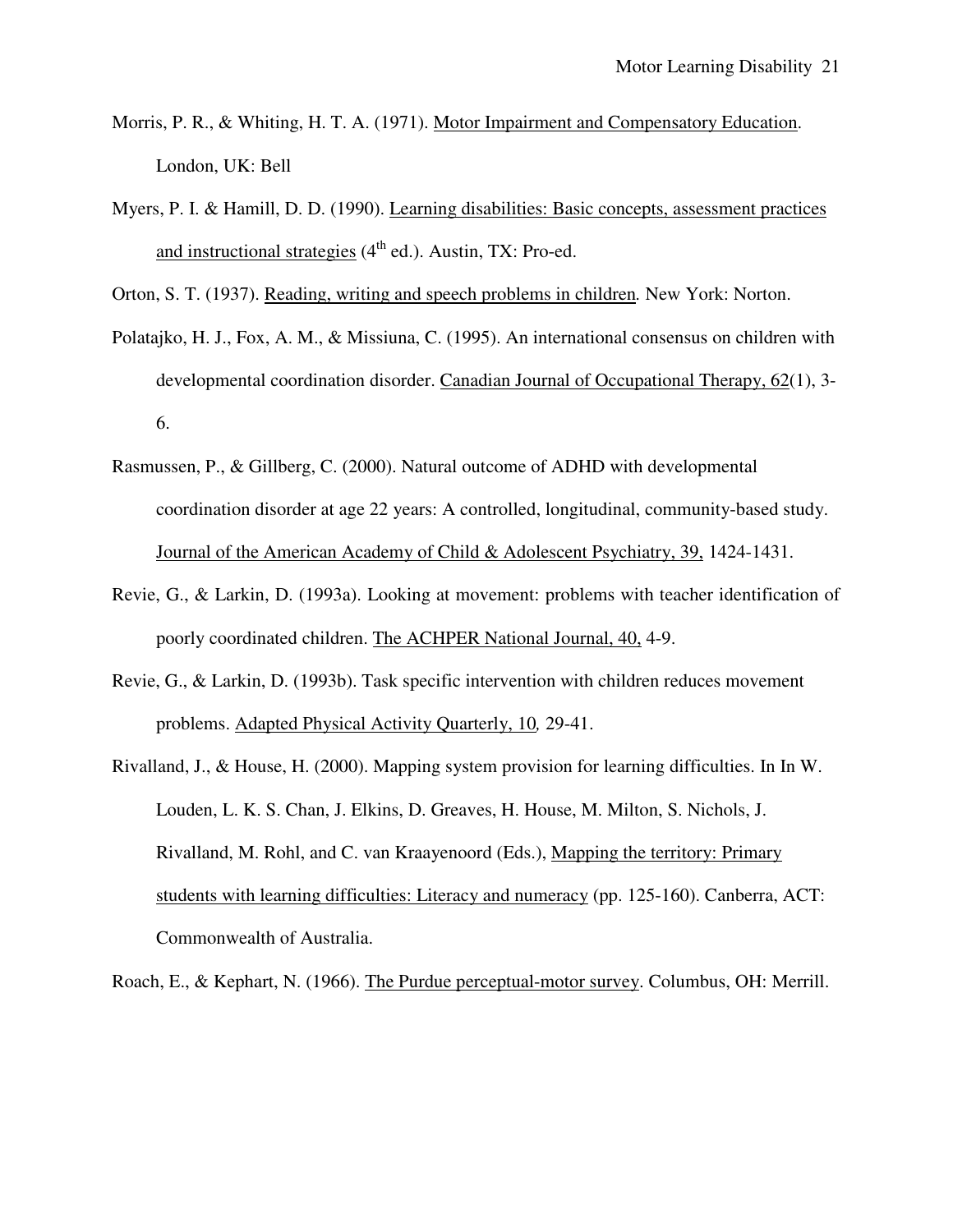- Rose, B., Larkin, D., & Berger, B. (1994). Perceptions of social support in children of low, moderate and high levels of coordination. The ACHPER Healthy Lifestyles Journal, 41(4), 18-21.
- Rose, B., Larkin, D., & Berger, B. (1997). Coordination and gender influences on the perceived competence of children. Adapted Physical Activity Quarterly, 14*,* 210-221.

Short, H., & Crawford, J. (1984, February). Last to be chosen the awkward child. Pivot, 2*,* 32-36.

- Smyth, M. M., & Anderson, H. I. (2000). Coping with clumsiness in the school playground: Social and physical play in children with coordination impairments. British Journal of Developmental Psychology, 18, 389-413.
- Stephenson, E., & McKay, C. (1989). A support group for parents of children with motor/learning difficulties. British Journal of Occupational Therapy, 52(5), 181-183.
- Stephenson, E., McKay, C., & Chesson, R. (1991). The identification and treatment of motor/learning difficulties: parent's perceptions and the role of the therapist. Child: Care, Health and Development, 17, 91-113.
- Symes, K. (1972). Clumsiness and the sociometric status of intellectually gifted boys. Bulletin of Physical Education, 9, 35-40.
- van Kraayenoord, C., Elkins, J., Palmer, C., & Rickards, F. W. (2000). Literacy, numeracy and students with disabilities. Queensland: Schonell Special Education Research Centre: The University of Queensland.
- Wall, A. E., Reid, G., & Paton, J. (1990). The syndrome of physical awkwardness. In G. Reid (Ed.), Problems in movement control (pp. 283-316). Amsterdam: Elsevier Science.
- Wedell, K. (1970). Diagnosing learning difficulties: A sequential strategy. Journal of Learning Disabilities, 3(6), 311-317.